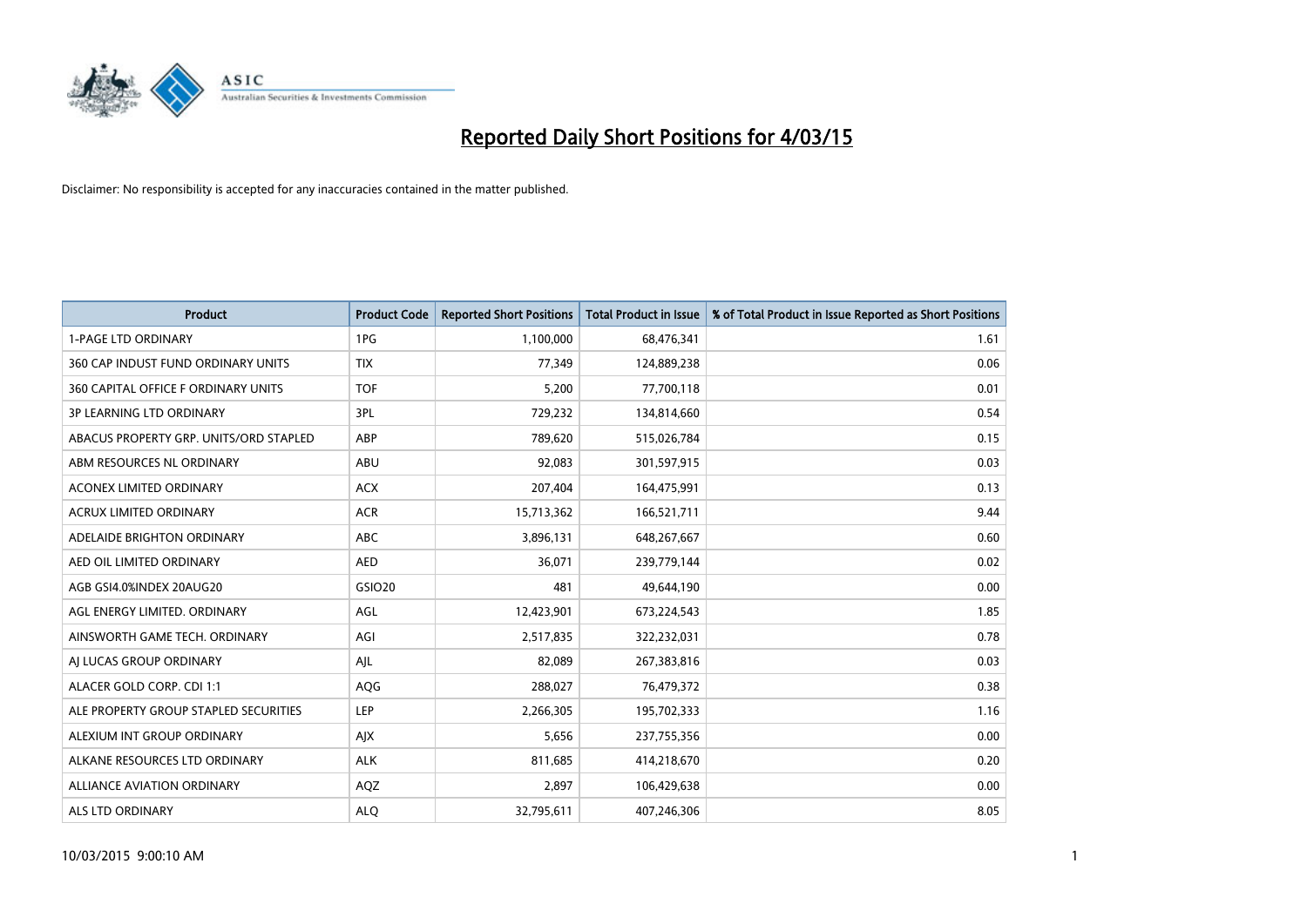

| <b>Product</b>                          | <b>Product Code</b> | <b>Reported Short Positions</b> | <b>Total Product in Issue</b> | % of Total Product in Issue Reported as Short Positions |
|-----------------------------------------|---------------------|---------------------------------|-------------------------------|---------------------------------------------------------|
| ALTIUM LIMITED ORDINARY                 | <b>ALU</b>          | 30,804                          | 129,272,762                   | 0.02                                                    |
| ALUMINA LIMITED ORDINARY                | AWC                 | 9,409,532                       | 2,806,225,615                 | 0.34                                                    |
| AMALGAMATED HOLDINGS ORDINARY           | AHD                 | 286                             | 157,963,509                   | 0.00                                                    |
| AMCOM TELECOMM. ORDINARY                | AMM                 | 2,150,270                       | 266,399,148                   | 0.81                                                    |
| AMCOR LIMITED ORDINARY                  | AMC                 | 3,832,109                       | 1,206,684,923                 | 0.32                                                    |
| AMP LIMITED ORDINARY                    | AMP                 | 10,334,964                      | 2,957,737,964                 | 0.35                                                    |
| ANSELL LIMITED ORDINARY                 | <b>ANN</b>          | 3,942,141                       | 153,139,924                   | 2.57                                                    |
| ANTARES ENERGY LTD ORDINARY             | AZZ                 | 335,532                         | 241,580,932                   | 0.14                                                    |
| ANZ BANKING GRP LTD ORDINARY            | ANZ                 | 14,920,243                      | 2,765,980,222                 | 0.54                                                    |
| APA GROUP STAPLED SECURITIES            | <b>APA</b>          | 11,382,566                      | 1,114,307,369                 | 1.02                                                    |
| APN NEWS & MEDIA ORDINARY               | <b>APN</b>          | 2,898,776                       | 1,029,041,356                 | 0.28                                                    |
| APN OUTDOOR GRP ORDINARY                | <b>APO</b>          | 13,508                          | 166,614,509                   | 0.01                                                    |
| AQUARIUS PLATINUM. ORDINARY             | <b>AOP</b>          | 2,819,441                       | 1,502,695,183                 | 0.19                                                    |
| ARAFURA RESOURCE LTD ORDINARY           | ARU                 | 2,000                           | 441,270,644                   | 0.00                                                    |
| ARB CORPORATION ORDINARY                | <b>ARP</b>          | 640,188                         | 79,156,214                    | 0.81                                                    |
| ARDENT LEISURE GROUP STAPLED SECURITIES | AAD                 | 6,975,007                       | 442,211,804                   | 1.58                                                    |
| ARENA REIT. STAPLED                     | <b>ARF</b>          | 149,691                         | 211,949,183                   | 0.07                                                    |
| ARISTOCRAT LEISURE ORDINARY             | <b>ALL</b>          | 799,533                         | 633,822,253                   | 0.13                                                    |
| ARRIUM LTD ORDINARY                     | ARI                 | 170,183,524                     | 2,937,293,755                 | 5.79                                                    |
| ASALEO CARE LIMITED ORDINARY            | AHY                 | 7,265,223                       | 603,469,434                   | 1.20                                                    |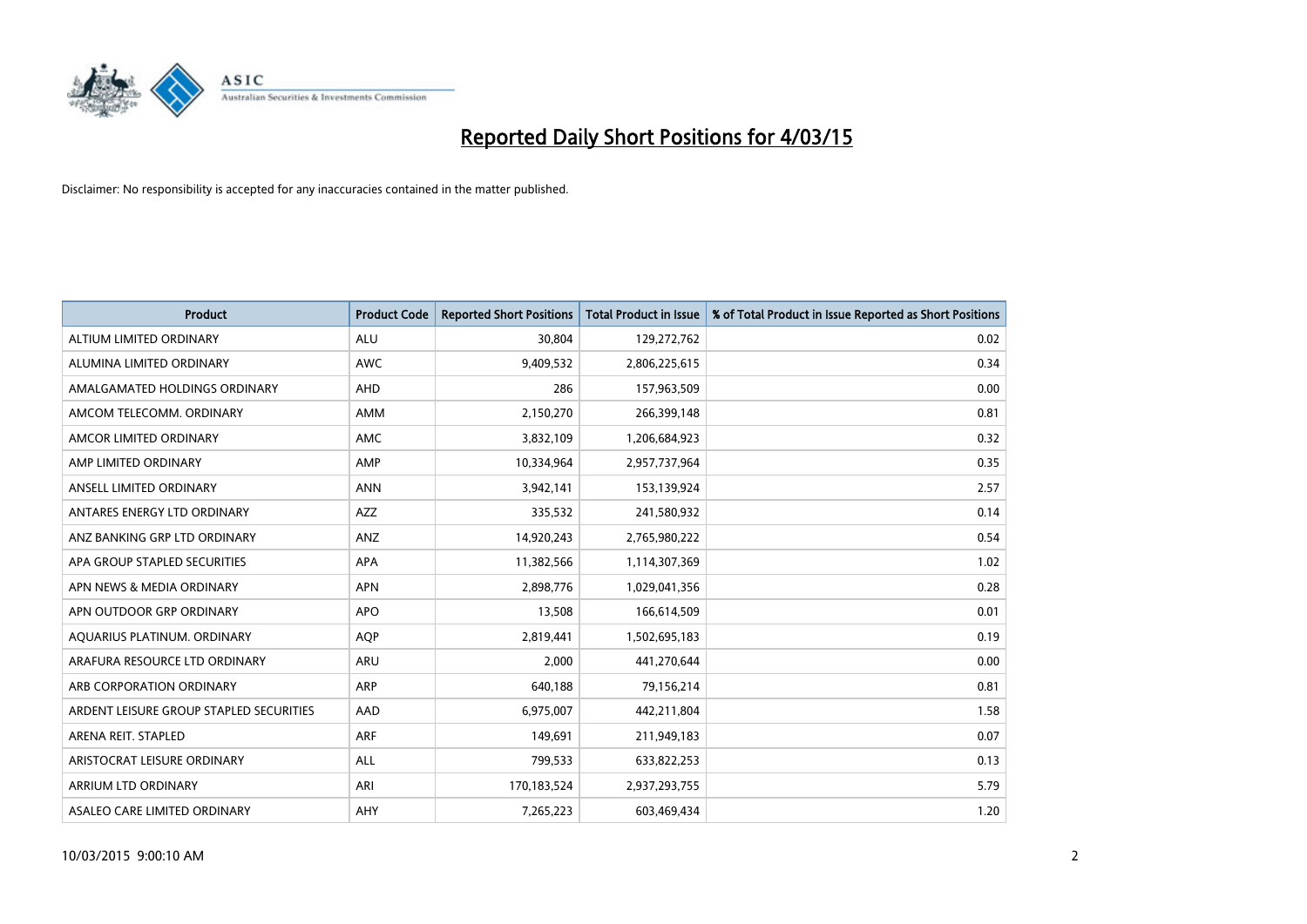

| <b>Product</b>                            | <b>Product Code</b> | <b>Reported Short Positions</b> | <b>Total Product in Issue</b> | % of Total Product in Issue Reported as Short Positions |
|-------------------------------------------|---------------------|---------------------------------|-------------------------------|---------------------------------------------------------|
| <b>ASCIANO LIMITED ORDINARY</b>           | <b>AIO</b>          | 6,050,225                       | 975,385,664                   | 0.62                                                    |
| ASHLEY SERVICES GRP ORDINARY              | <b>ASH</b>          | 498,972                         | 150,000,000                   | 0.33                                                    |
| ASIA PACIFIC DATA ORDINARY STAPLED SEC    | AJD                 | 13,062                          | 115,000,100                   | 0.01                                                    |
| ASPEN GROUP ORD/UNITS STAPLED             | <b>APZ</b>          | 38,927                          | 113,183,450                   | 0.03                                                    |
| ASPIRE MINING LTD ORDINARY                | <b>AKM</b>          | 1,000,001                       | 703,463,306                   | 0.14                                                    |
| ASTRO JAP PROP GROUP STAPLED US PROHIBIT. | AJA                 | 113,184                         | 66,449,934                    | 0.17                                                    |
| ASX LIMITED ORDINARY                      | ASX                 | 5,248,747                       | 193,595,162                   | 2.71                                                    |
| ATLAS IRON LIMITED ORDINARY               | <b>AGO</b>          | 102,674,818                     | 919,475,619                   | 11.17                                                   |
| AUCKLAND INTERNATION ORDINARY             | <b>AIA</b>          | 95,518                          | 1,190,484,097                 | 0.01                                                    |
| AURIZON HOLDINGS LTD ORDINARY             | AZJ                 | 5,404,053                       | 2,123,934,162                 | 0.25                                                    |
| AUSDRILL LIMITED ORDINARY                 | ASL                 | 24,622,443                      | 312,277,224                   | 7.88                                                    |
| AUSENCO LIMITED ORDINARY                  | AAX                 | 425,587                         | 168,449,799                   | 0.25                                                    |
| AUSNET SERVICES STAPLED SECURITIES        | <b>AST</b>          | 38,357,994                      | 3,466,913,009                 | 1.11                                                    |
| AUST CAREERS NETWORK ORDINARY             | <b>ACO</b>          | 500,000                         | 83,748,775                    | 0.60                                                    |
| AUST INDUSTRIAL REIT UNIT                 | ANI                 | 43,267                          | 96,288,031                    | 0.04                                                    |
| AUSTAL LIMITED ORDINARY                   | ASB                 | 84,279                          | 346,865,169                   | 0.02                                                    |
| AUSTBROKERS HOLDINGS ORDINARY             | <b>AUB</b>          | 132,035                         | 61,740,597                    | 0.21                                                    |
| AUSTEX OIL LIMITED ORDINARY               | <b>AOK</b>          | 62,000                          | 558,571,402                   | 0.01                                                    |
| AUSTIN ENGINEERING ORDINARY               | ANG                 | 391,662                         | 84,274,004                    | 0.46                                                    |
| AUSTIN EXPLORATION ORDINARY               | <b>AKK</b>          | 5,884,479                       | 332,607,790                   | 1.77                                                    |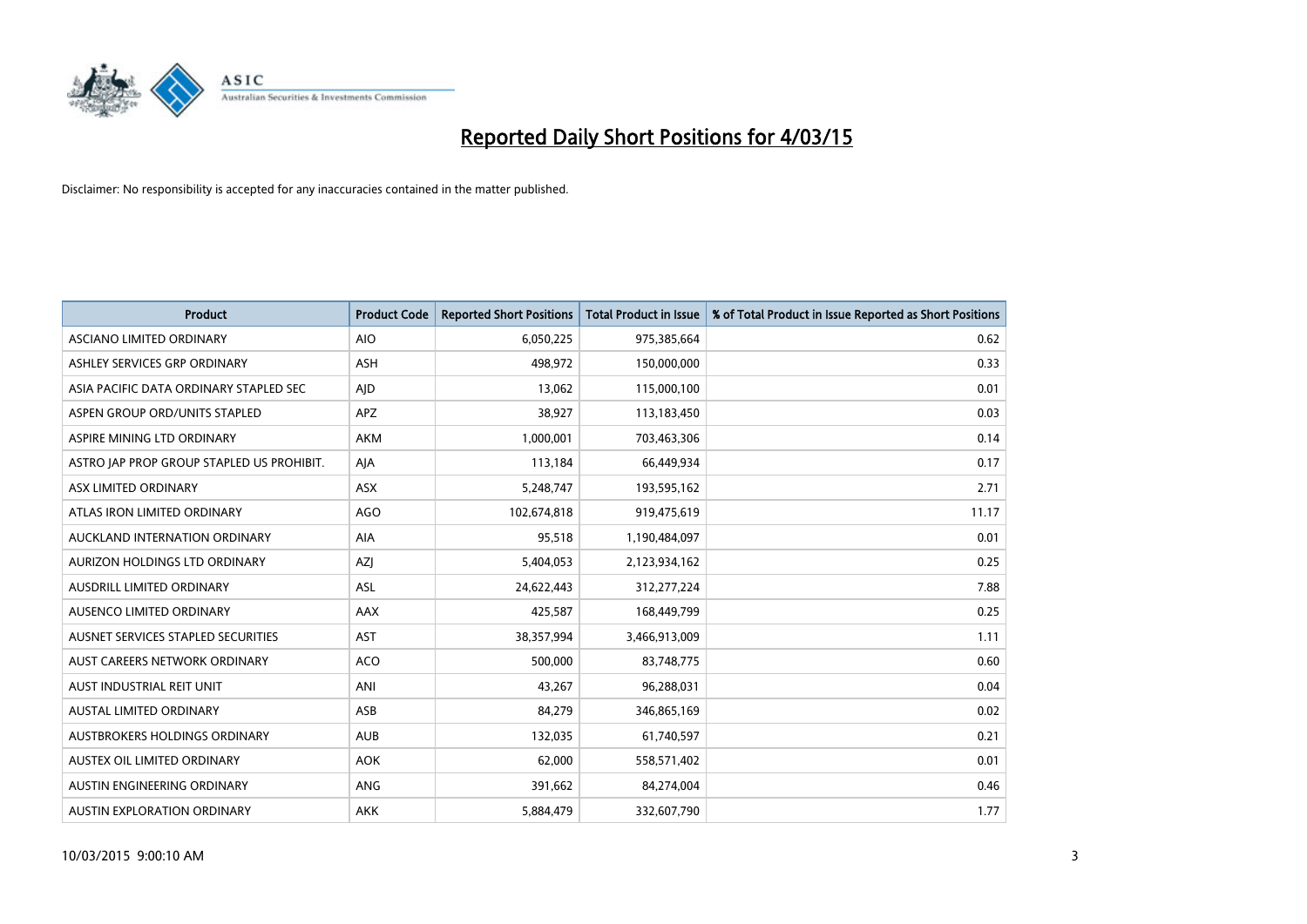

| <b>Product</b>                       | <b>Product Code</b> | <b>Reported Short Positions</b> | <b>Total Product in Issue</b> | % of Total Product in Issue Reported as Short Positions |
|--------------------------------------|---------------------|---------------------------------|-------------------------------|---------------------------------------------------------|
| AUSTRALIAN AGRICULT, ORDINARY        | AAC                 | 4,142,944                       | 532,474,721                   | 0.78                                                    |
| AUSTRALIAN PHARM, ORDINARY           | API                 | 6,581,708                       | 488,115,883                   | 1.35                                                    |
| AUTOMOTIVE HOLDINGS ORDINARY         | AHE                 | 2,678,034                       | 306,437,941                   | 0.87                                                    |
| AVEO GROUP STAPLED SECURITIES        | AOG                 | 583,972                         | 499,484,314                   | 0.12                                                    |
| AVITA MEDICAL LTD ORDINARY           | <b>AVH</b>          | 35,492                          | 325,308,404                   | 0.01                                                    |
| AWE LIMITED ORDINARY                 | AWE                 | 26,526,793                      | 525,861,050                   | 5.04                                                    |
| AZONTO PET LTD ORDINARY              | APY                 | 1                               | 1,159,375,100                 | 0.00                                                    |
| AZUMAH RESOURCES ORDINARY            | <b>AZM</b>          | 1                               | 393,850,639                   | 0.00                                                    |
| <b>BANDANNA ENERGY ORDINARY</b>      | <b>BND</b>          | 17,540,654                      | 528,481,199                   | 3.32                                                    |
| BANK OF OUEENSLAND, ORDINARY         | <b>BOQ</b>          | 4,818,412                       | 366,982,047                   | 1.31                                                    |
| BASE RES LIMITED ORDINARY            | <b>BSE</b>          | 335,868                         | 563,902,771                   | 0.06                                                    |
| <b>BATHURST RES LTD. ORDINARY</b>    | <b>BRL</b>          | 207,998                         | 947,828,434                   | 0.02                                                    |
| <b>BC IRON LIMITED ORDINARY</b>      | <b>BCI</b>          | 16,476,337                      | 196,196,992                   | 8.40                                                    |
| BEACH ENERGY LIMITED ORDINARY        | <b>BPT</b>          | 47,622,772                      | 1,297,496,886                 | 3.67                                                    |
| BEACON LIGHTING GRP ORDINARY         | <b>BLX</b>          | 981                             | 215,075,927                   | 0.00                                                    |
| BEADELL RESOURCE LTD ORDINARY        | <b>BDR</b>          | 39,830,219                      | 798,657,280                   | 4.99                                                    |
| BEGA CHEESE LTD ORDINARY             | <b>BGA</b>          | 2,941,494                       | 152,602,945                   | 1.93                                                    |
| BENDIGO AND ADELAIDE ORDINARY        | <b>BEN</b>          | 15,823,349                      | 450,953,890                   | 3.51                                                    |
| BERKELEY RESOURCES ORDINARY          | <b>BKY</b>          | 58,340                          | 180,361,323                   | 0.03                                                    |
| <b>BHP BILLITON LIMITED ORDINARY</b> | <b>BHP</b>          | 10,484,247                      | 3,211,691,105                 | 0.33                                                    |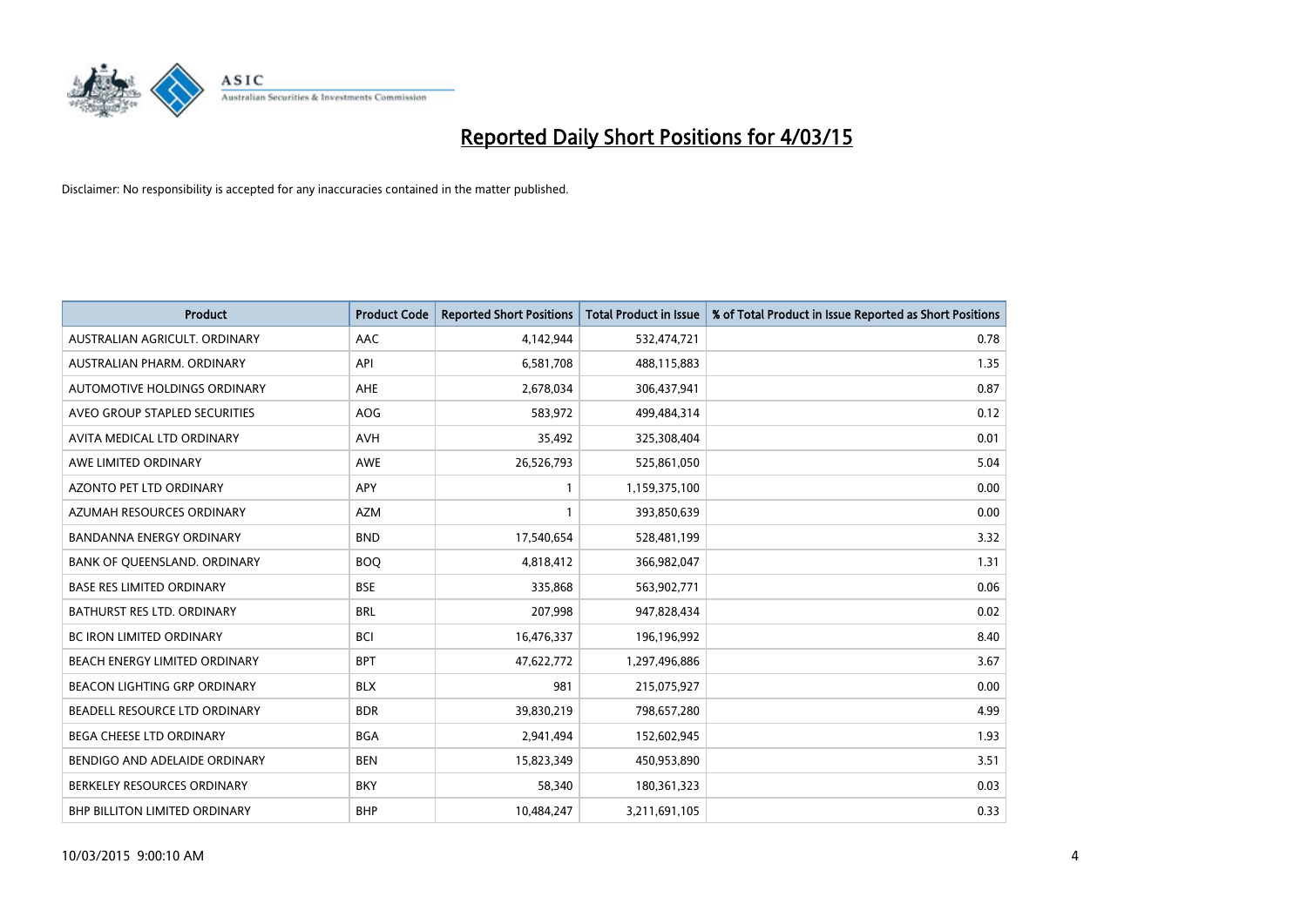

| <b>Product</b>                       | <b>Product Code</b> | <b>Reported Short Positions</b> | <b>Total Product in Issue</b> | % of Total Product in Issue Reported as Short Positions |
|--------------------------------------|---------------------|---------------------------------|-------------------------------|---------------------------------------------------------|
| <b>BIGAIR GROUP LIMITED ORDINARY</b> | <b>BGL</b>          | 9,750                           | 174,695,976                   | 0.01                                                    |
| <b>BILLABONG ORDINARY</b>            | <b>BBG</b>          | 7,370,077                       | 990,370,034                   | 0.74                                                    |
| <b>BIONOMICS LIMITED ORDINARY</b>    | <b>BNO</b>          | 25,362                          | 417,669,567                   | 0.01                                                    |
| <b>BLACKHAM RESOURCES ORDINARY</b>   | <b>BLK</b>          | 1,294,251                       | 178,162,680                   | 0.73                                                    |
| <b>BLACKMORES LIMITED ORDINARY</b>   | <b>BKL</b>          | 17,787                          | 17,224,284                    | 0.10                                                    |
| <b>BLUE ENERGY LIMITED ORDINARY</b>  | <b>BUL</b>          | 50,000                          | 1,140,993,237                 | 0.00                                                    |
| BLUESCOPE STEEL LTD ORDINARY         | <b>BSL</b>          | 4,218,835                       | 565,225,282                   | 0.75                                                    |
| <b>BOART LONGYEAR ORDINARY</b>       | <b>BLY</b>          | 16,685,153                      | 930,864,944                   | 1.79                                                    |
| <b>BORA BORA RESOURCES ORDINARY</b>  | <b>BBR</b>          | 247,808                         | 35,970,000                    | 0.69                                                    |
| <b>BORAL LIMITED, ORDINARY</b>       | <b>BLD</b>          | 11,570,341                      | 782,736,249                   | 1.48                                                    |
| <b>BRADKEN LIMITED ORDINARY</b>      | <b>BKN</b>          | 4,950,051                       | 171,027,249                   | 2.89                                                    |
| <b>BRAMBLES LIMITED ORDINARY</b>     | <b>BXB</b>          | 4,372,953                       | 1,566,289,727                 | 0.28                                                    |
| BREVILLE GROUP LTD ORDINARY          | <b>BRG</b>          | 3,336,013                       | 130,095,322                   | 2.56                                                    |
| <b>BRICKWORKS LIMITED ORDINARY</b>   | <b>BKW</b>          | 30,217                          | 148,403,478                   | 0.02                                                    |
| BT INVESTMENT MNGMNT ORDINARY        | <b>BTT</b>          | 12,226                          | 292,408,424                   | 0.00                                                    |
| <b>BURSON GROUP LTD ORDINARY</b>     | <b>BAP</b>          | 509,424                         | 163,585,666                   | 0.31                                                    |
| <b>BURU ENERGY ORDINARY</b>          | <b>BRU</b>          | 15,714,559                      | 339,997,078                   | 4.62                                                    |
| <b>BWP TRUST ORDINARY UNITS</b>      | <b>BWP</b>          | 16,509,411                      | 642,383,803                   | 2.57                                                    |
| CABCHARGE AUSTRALIA ORDINARY         | CAB                 | 8,225,656                       | 120,430,683                   | 6.83                                                    |
| <b>CADENCE CAPITAL ORDINARY</b>      | <b>CDM</b>          | 170,000                         | 200,104,938                   | 0.08                                                    |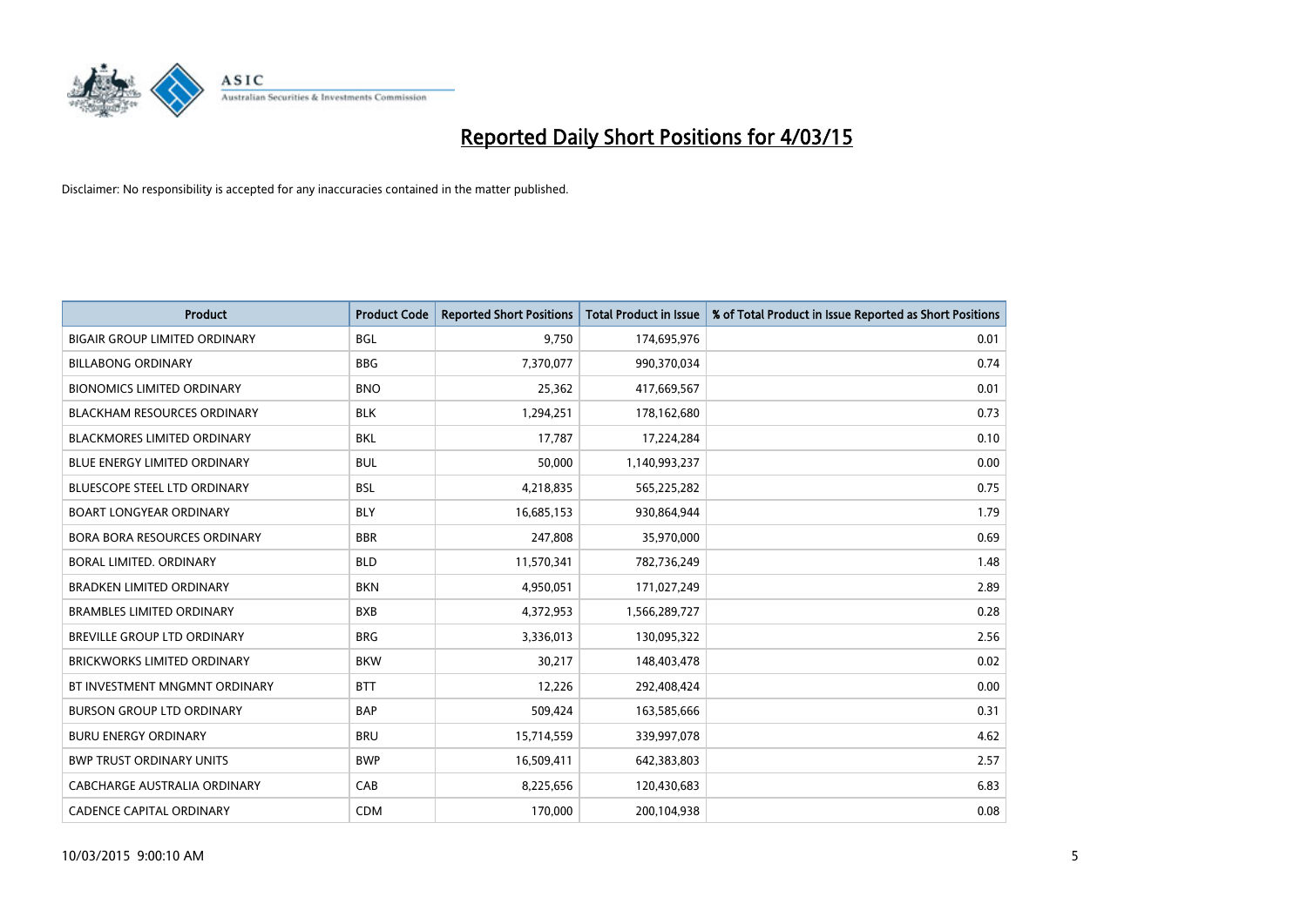

| <b>Product</b>                          | <b>Product Code</b> | <b>Reported Short Positions</b> | <b>Total Product in Issue</b> | % of Total Product in Issue Reported as Short Positions |
|-----------------------------------------|---------------------|---------------------------------|-------------------------------|---------------------------------------------------------|
| CALTEX AUSTRALIA ORDINARY               | <b>CTX</b>          | 263,782                         | 270,000,000                   | 0.10                                                    |
| CAPE LAMBERT RES LTD ORDINARY           | <b>CFE</b>          | 280,137                         | 626,686,586                   | 0.04                                                    |
| CAPITOL HEALTH ORDINARY                 | CAJ                 | 361,372                         | 522,280,212                   | 0.07                                                    |
| <b>CARDNO LIMITED ORDINARY</b>          | CDD                 | 16,727,357                      | 164,564,684                   | 10.16                                                   |
| <b>CARINDALE PROPERTY UNIT</b>          | <b>CDP</b>          | 8,823                           | 70,000,000                    | 0.01                                                    |
| CARNARVON PETROLEUM ORDINARY            | <b>CVN</b>          | 1,877,169                       | 988,295,069                   | 0.19                                                    |
| <b>CARNEGIE WAVE ENERGY ORDINARY</b>    | <b>CWE</b>          | 100,500                         | 1,748,807,098                 | 0.01                                                    |
| CARSALES.COM LTD ORDINARY               | <b>CRZ</b>          | 269,096                         | 239,001,759                   | 0.11                                                    |
| CARSALES.COM LTD. ORDINARY              | CAR                 | 7,384,510                       | 239,001,759                   | 3.09                                                    |
| <b>CASH CONVERTERS ORDINARY</b>         | CCV                 | 6,161,448                       | 478,876,525                   | 1.29                                                    |
| CEDAR WOODS PROP. ORDINARY              | <b>CWP</b>          | 283,140                         | 78,336,371                    | 0.36                                                    |
| CENTRAL PETROLEUM ORDINARY              | <b>CTP</b>          | 10,999                          | 368,718,957                   | 0.00                                                    |
| CENTURIA METRO REIT STAPLED             | <b>CMA</b>          | 698,404                         | 71,500,158                    | 0.98                                                    |
| <b>CHALLENGER LIMITED ORDINARY</b>      | <b>CGF</b>          | 898,263                         | 569,725,821                   | 0.16                                                    |
| CHARTER HALL GROUP STAPLED US PROHIBIT. | CHC                 | 2,721,399                       | 359,342,032                   | 0.76                                                    |
| <b>CHARTER HALL RETAIL UNITS</b>        | <b>COR</b>          | 11,999,599                      | 375,554,374                   | 3.20                                                    |
| <b>CHORUS LIMITED ORDINARY</b>          | <b>CNU</b>          | 151,771                         | 396,369,767                   | 0.04                                                    |
| CLEARVIEW WEALTH LTD ORDINARY           | <b>CVW</b>          | 10,001                          | 581,111,182                   | 0.00                                                    |
| CLINUVEL PHARMACEUT, ORDINARY           | <b>CUV</b>          | 13,357                          | 44,497,287                    | 0.03                                                    |
| COAL OF AFRICA LTD ORDINARY             | <b>CZA</b>          | 426                             | 1,599,368,613                 | 0.00                                                    |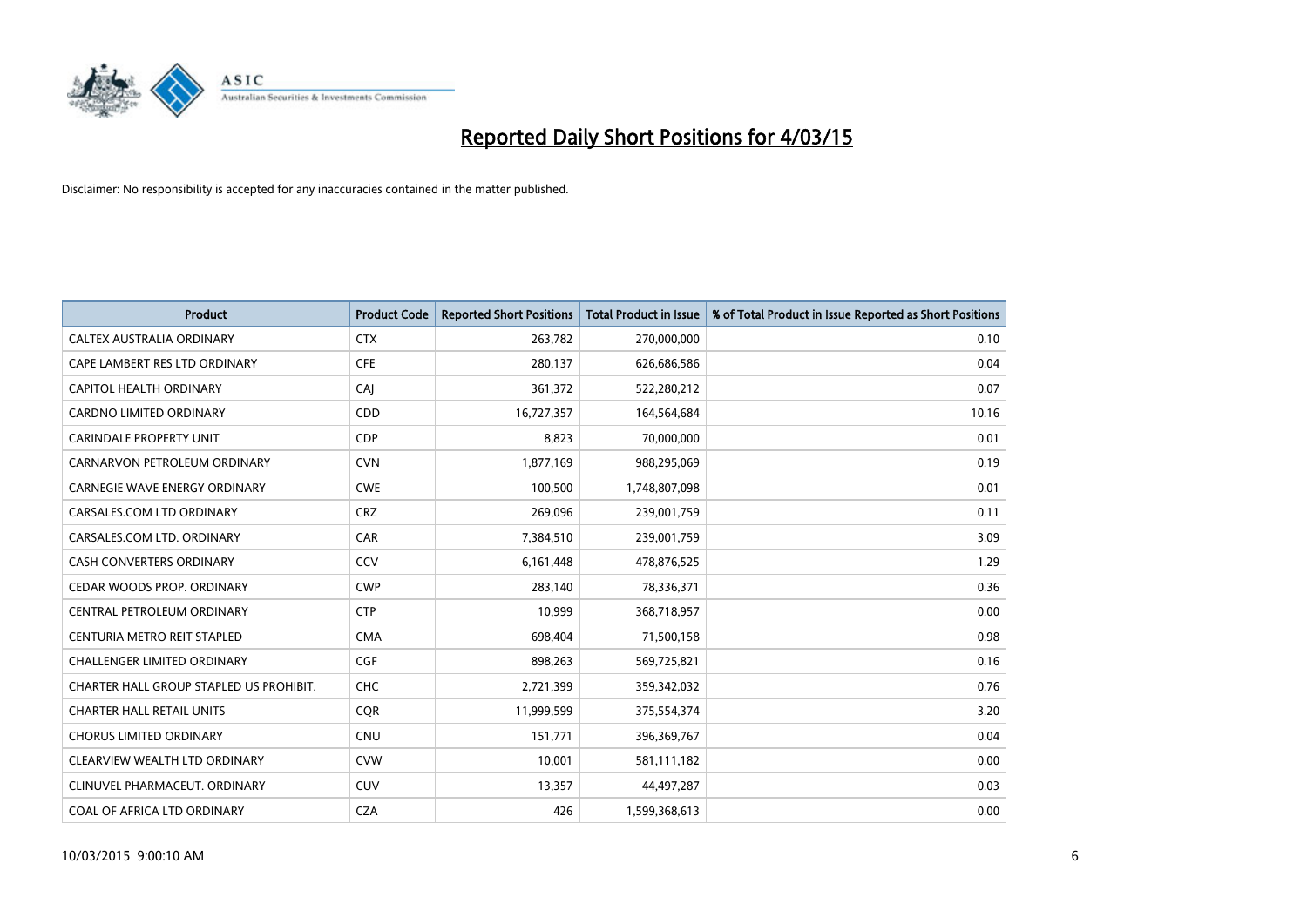

| <b>Product</b>                          | <b>Product Code</b> | <b>Reported Short Positions</b> | <b>Total Product in Issue</b> | % of Total Product in Issue Reported as Short Positions |
|-----------------------------------------|---------------------|---------------------------------|-------------------------------|---------------------------------------------------------|
| <b>COALSPUR MINES LTD ORDINARY</b>      | <b>CPL</b>          | 8,480                           | 641,544,455                   | 0.00                                                    |
| COCA-COLA AMATIL ORDINARY               | <b>CCL</b>          | 20,028,846                      | 763,590,249                   | 2.62                                                    |
| <b>COCHLEAR LIMITED ORDINARY</b>        | <b>COH</b>          | 3,900,746                       | 57,081,775                    | 6.83                                                    |
| COCKATOO COAL ORDINARY                  | <b>COK</b>          | 167,987                         | 46,335,196,929                | 0.00                                                    |
| <b>CODAN LIMITED ORDINARY</b>           | <b>CDA</b>          | 2,461                           | 177,063,244                   | 0.00                                                    |
| <b>COFFEY INTERNATIONAL ORDINARY</b>    | COF                 | 6,075                           | 255,833,165                   | 0.00                                                    |
| <b>COKAL LTD ORDINARY</b>               | <b>CKA</b>          | 6,820                           | 471,487,926                   | 0.00                                                    |
| <b>COLLECTION HOUSE ORDINARY</b>        | <b>CLH</b>          | 1,346,770                       | 130,443,227                   | 1.03                                                    |
| COMMONWEALTH BANK, ORDINARY             | <b>CBA</b>          | 15,089,823                      | 1,621,319,194                 | 0.93                                                    |
| <b>COMPASS RESOURCES ORDINARY</b>       | <b>CMR</b>          | 7,472                           | 1,403,744,100                 | 0.00                                                    |
| COMPUTERSHARE LTD ORDINARY              | <b>CPU</b>          | 5,406,249                       | 556,203,079                   | 0.97                                                    |
| <b>COOPER ENERGY LTD ORDINARY</b>       | <b>COE</b>          | 580,840                         | 331,905,323                   | 0.18                                                    |
| <b>CORP TRAVEL LIMITED ORDINARY</b>     | <b>CTD</b>          | 1,085,881                       | 96,993,355                    | 1.12                                                    |
| <b>COVER-MORE GRP LTD ORDINARY</b>      | <b>CVO</b>          | 7,766,856                       | 317,750,000                   | 2.44                                                    |
| <b>CREDIT CORP GROUP ORDINARY</b>       | <b>CCP</b>          | 338,451                         | 46,296,407                    | 0.73                                                    |
| <b>CROMWELL PROP STAPLED SECURITIES</b> | <b>CMW</b>          | 31,894,565                      | 1,737,728,114                 | 1.84                                                    |
| CROWN RESORTS LTD ORDINARY              | <b>CWN</b>          | 16,471,063                      | 728,394,185                   | 2.26                                                    |
| <b>CSG LIMITED ORDINARY</b>             | CSV                 | 752,810                         | 284,148,839                   | 0.26                                                    |
| <b>CSL LIMITED ORDINARY</b>             | <b>CSL</b>          | 1,136,564                       | 473,895,326                   | 0.24                                                    |
| <b>CSR LIMITED ORDINARY</b>             | <b>CSR</b>          | 9,907,889                       | 506,000,315                   | 1.96                                                    |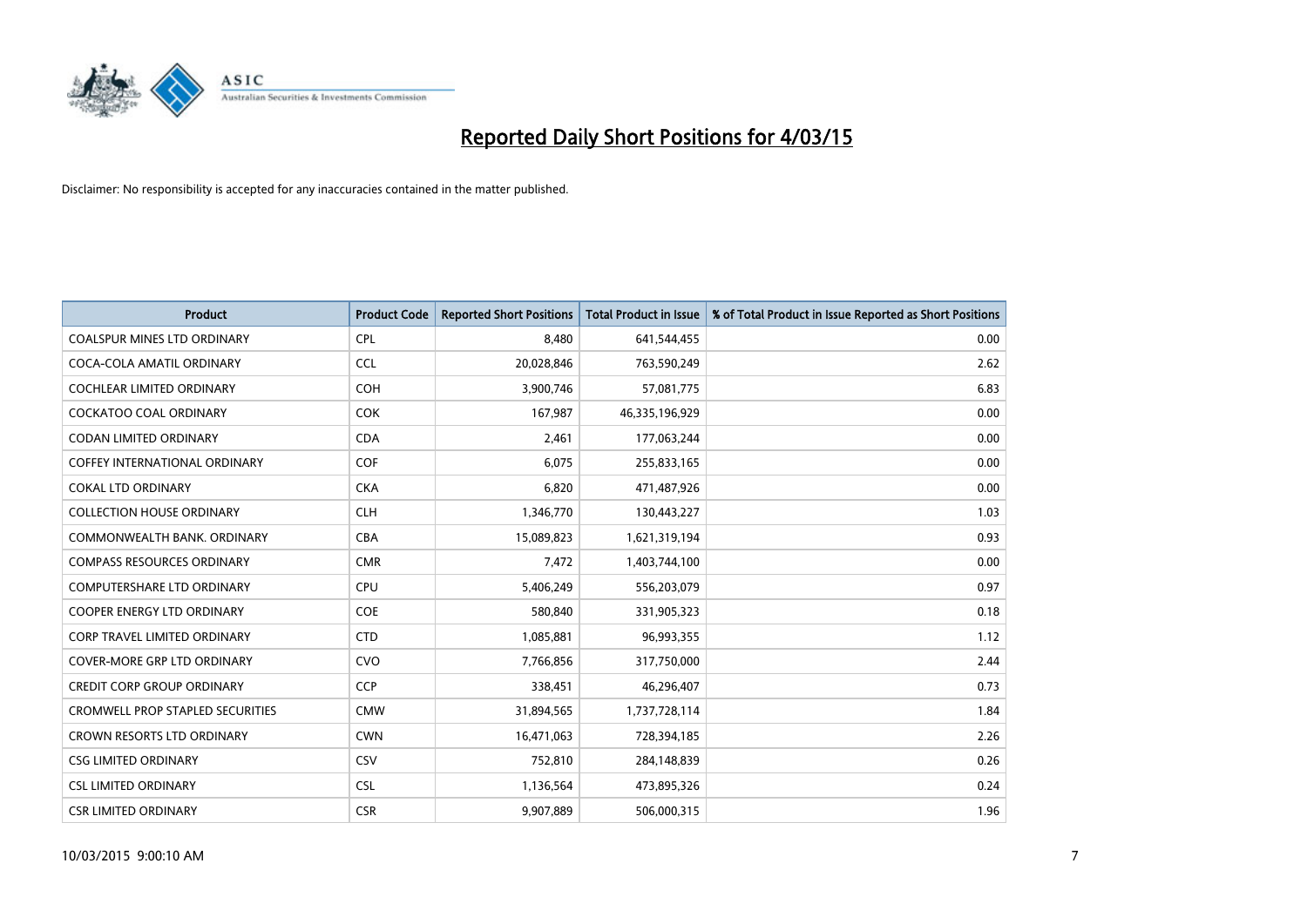

| <b>Product</b>                       | <b>Product Code</b> | <b>Reported Short Positions</b> | <b>Total Product in Issue</b> | % of Total Product in Issue Reported as Short Positions |
|--------------------------------------|---------------------|---------------------------------|-------------------------------|---------------------------------------------------------|
| <b>CUDECO LIMITED ORDINARY</b>       | CDU                 | 8,920,733                       | 248,722,167                   | 3.59                                                    |
| DECMIL GROUP LIMITED ORDINARY        | <b>DCG</b>          | 855,508                         | 168,607,794                   | 0.51                                                    |
| DEEP YELLOW LIMITED ORDINARY         | <b>DYL</b>          | 1,002                           | 1,905,001,219                 | 0.00                                                    |
| DEVINE LIMITED ORDINARY              | <b>DVN</b>          | 1,548                           | 158,730,556                   | 0.00                                                    |
| DEXUS PROPERTY GROUP STAPLED UNITS   | <b>DXS</b>          | 3,305,964                       | 905,531,797                   | 0.37                                                    |
| DICK SMITH HLDGS ORDINARY            | <b>DSH</b>          | 16,592,299                      | 236,511,364                   | 7.02                                                    |
| DISCOVERY METALS LTD ORDINARY        | <b>DML</b>          | 365,417                         | 644,039,581                   | 0.06                                                    |
| DOMINO PIZZA ENTERPR ORDINARY        | <b>DMP</b>          | 1,227,964                       | 86,560,773                    | 1.42                                                    |
| DONACO INTERNATIONAL ORDINARY        | <b>DNA</b>          | 11,342,932                      | 657,294,994                   | 1.73                                                    |
| DOWNER EDI LIMITED ORDINARY          | <b>DOW</b>          | 21,601,997                      | 435,399,975                   | 4.96                                                    |
| DRAGON MINING LTD ORDINARY           | <b>DRA</b>          | 63,000                          | 88,840,613                    | 0.07                                                    |
| DRILLSEARCH ENERGY ORDINARY          | <b>DLS</b>          | 12,636,284                      | 461,101,450                   | 2.74                                                    |
| DUET GROUP STAPLED US PROHIBIT.      | <b>DUE</b>          | 19,991,567                      | 1,493,678,915                 | 1.34                                                    |
| DULUXGROUP LIMITED ORDINARY          | <b>DLX</b>          | 749.451                         | 388,543,268                   | 0.19                                                    |
| ECHO ENTERTAINMENT ORDINARY          | <b>EGP</b>          | 5,759,804                       | 825,672,730                   | 0.70                                                    |
| <b>ELDERS LIMITED ORDINARY</b>       | <b>ELD</b>          | 712,897                         | 83,734,671                    | 0.85                                                    |
| <b>EMECO HOLDINGS ORDINARY</b>       | <b>EHL</b>          | 14,833,914                      | 599,675,707                   | 2.47                                                    |
| <b>ENDEAVOUR MIN CORP CDI 1:1</b>    | <b>EVR</b>          | 69,262                          | 45,886,643                    | 0.15                                                    |
| <b>ENERGY RESOURCES ORDINARY 'A'</b> | <b>ERA</b>          | 10,436,494                      | 517,725,062                   | 2.02                                                    |
| <b>ENERGY WORLD CORPOR, ORDINARY</b> | <b>EWC</b>          | 47,545,523                      | 1,734,166,672                 | 2.74                                                    |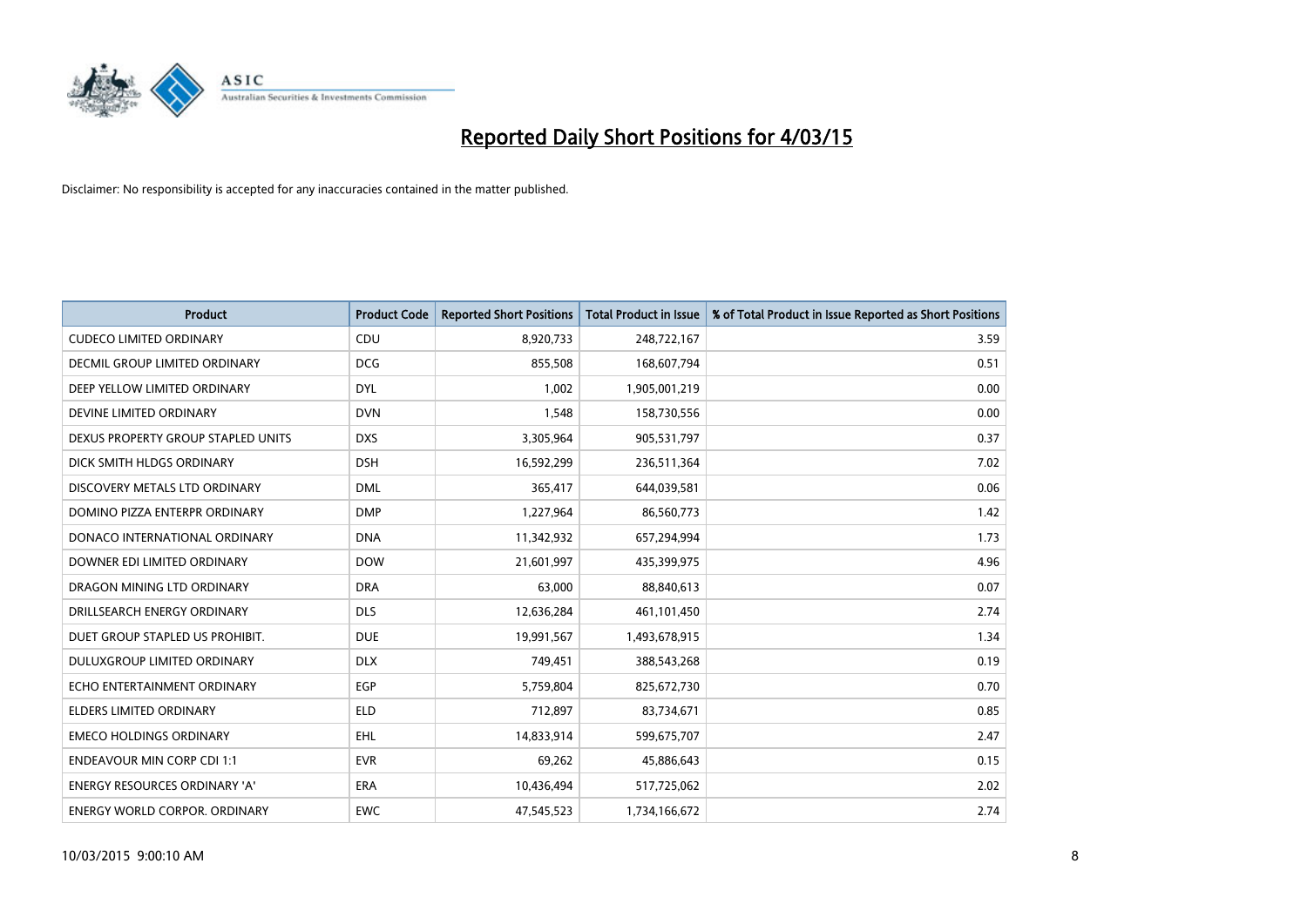

| <b>Product</b>                         | <b>Product Code</b> | <b>Reported Short Positions</b> | <b>Total Product in Issue</b> | % of Total Product in Issue Reported as Short Positions |
|----------------------------------------|---------------------|---------------------------------|-------------------------------|---------------------------------------------------------|
| <b>ENSOGO LIMITED ORDINARY</b>         | E88                 | 212,387                         | 485,533,903                   | 0.04                                                    |
| EQUITY TRUSTEES ORDINARY               | EQT                 | 50,212                          | 19,270,117                    | 0.26                                                    |
| ERM POWER LIMITED ORDINARY             | EPW                 | 148,480                         | 241,689,186                   | 0.06                                                    |
| ESTIA HEALTH LTD ORDINARY              | <b>EHE</b>          | 882,492                         | 180,885,580                   | 0.49                                                    |
| EVOLUTION MINING LTD ORDINARY          | <b>EVN</b>          | 2,702,245                       | 714,921,647                   | 0.38                                                    |
| FAIRFAX MEDIA LTD ORDINARY             | <b>FXI</b>          | 42,112,649                      | 2,420,475,546                 | 1.74                                                    |
| <b>FANTASTIC HOLDINGS ORDINARY</b>     | FAN                 | 378                             | 103,257,398                   | 0.00                                                    |
| FAR LTD ORDINARY                       | <b>FAR</b>          | 10,601,769                      | 3,127,058,427                 | 0.34                                                    |
| FEDERATION CNTRES ORD/UNIT STAPLED SEC | <b>FDC</b>          | 4,734,896                       | 1,427,641,565                 | 0.33                                                    |
| FINBAR GROUP LIMITED ORDINARY          | <b>FRI</b>          | 7,164                           | 228,720,815                   | 0.00                                                    |
| FISHER & PAYKEL H. ORDINARY            | <b>FPH</b>          | 4,119                           | 557,927,884                   | 0.00                                                    |
| FLEETWOOD CORP ORDINARY                | <b>FWD</b>          | 1,181,783                       | 61,039,412                    | 1.94                                                    |
| FLETCHER BUILDING ORDINARY             | <b>FBU</b>          | 1,044,789                       | 687,854,788                   | 0.15                                                    |
| FLEXIGROUP LIMITED ORDINARY            | <b>FXL</b>          | 7,868,107                       | 304,096,060                   | 2.59                                                    |
| FLIGHT CENTRE TRAVEL ORDINARY          | <b>FLT</b>          | 8,869,236                       | 100,745,991                   | 8.80                                                    |
| FLINDERS MINES LTD ORDINARY            | <b>FMS</b>          | 164,998                         | 2,762,995,689                 | 0.01                                                    |
| FOCUS MINERALS LTD ORDINARY            | <b>FML</b>          | 3,105,219                       | 9,137,375,877                 | 0.03                                                    |
| FOLKESTONE EDU TRUST UNITS             | <b>FET</b>          | 43,549                          | 244,378,866                   | 0.02                                                    |
| FONTERRA SHARE FUND ORDINARY UNITS     | <b>FSF</b>          | 114,468                         | 120,653,436                   | 0.09                                                    |
| FORTESCUE METALS GRP ORDINARY          | <b>FMG</b>          | 351,501,655                     | 3,113,798,151                 | 11.29                                                   |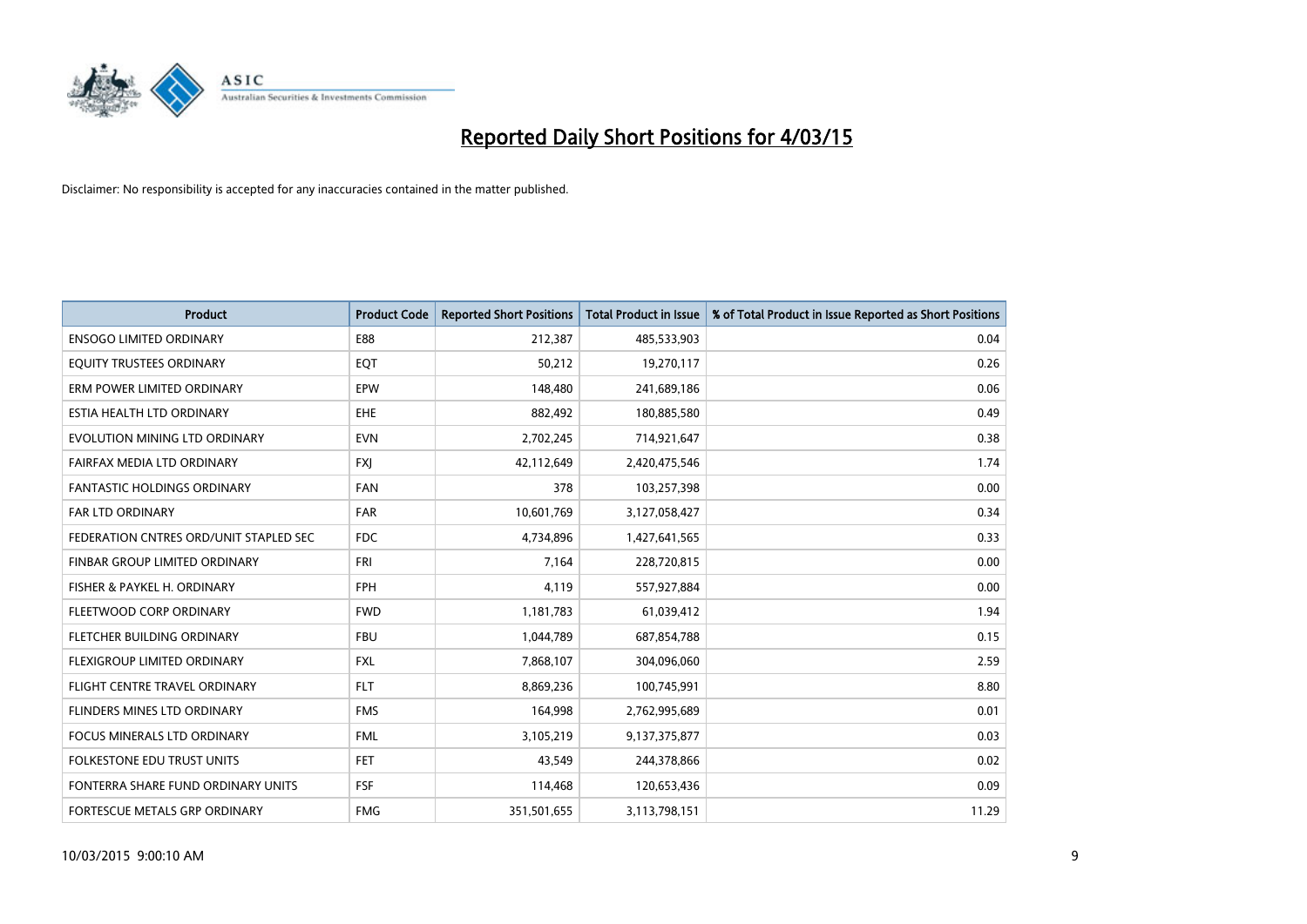

| <b>Product</b>                             | <b>Product Code</b> | <b>Reported Short Positions</b> | <b>Total Product in Issue</b> | % of Total Product in Issue Reported as Short Positions |
|--------------------------------------------|---------------------|---------------------------------|-------------------------------|---------------------------------------------------------|
| FREEDOM FOOD LTD ORDINARY                  | <b>FNP</b>          | 110,498                         | 152,689,663                   | 0.07                                                    |
| FUNTASTIC LIMITED ORDINARY                 | <b>FUN</b>          | 370,000                         | 669,269,723                   | 0.06                                                    |
| <b>G.U.D. HOLDINGS ORDINARY</b>            | <b>GUD</b>          | 2,106,623                       | 70,939,492                    | 2.97                                                    |
| <b>G8 EDUCATION LIMITED ORDINARY</b>       | <b>GEM</b>          | 15,393,463                      | 359,151,207                   | 4.29                                                    |
| <b>GALAXY RESOURCES ORDINARY</b>           | GXY                 | 1,360,062                       | 1,064,783,990                 | 0.13                                                    |
| <b>GBST HOLDINGS., ORDINARY</b>            | <b>GBT</b>          | 555                             | 66,561,725                    | 0.00                                                    |
| <b>GDI PROPERTY GRP STAPLED SECURITIES</b> | <b>GDI</b>          | 457,090                         | 567,575,025                   | 0.08                                                    |
| <b>GENESIS ENERGY LTD ORDINARY</b>         | <b>GNE</b>          | 162,988                         | 1,000,000,000                 | 0.02                                                    |
| <b>GENTRACK GROUP LTD ORDINARY</b>         | <b>GTK</b>          | 3,000                           | 72,699,510                    | 0.00                                                    |
| <b>GENWORTH MORTGAGE ORDINARY</b>          | <b>GMA</b>          | 19,820,038                      | 650,000,000                   | 3.05                                                    |
| <b>GEODYNAMICS LIMITED ORDINARY</b>        | GDY                 | 819                             | 435,880,130                   | 0.00                                                    |
| <b>GINDALBIE METALS LTD ORDINARY</b>       | GBG                 | 16,288,971                      | 1,495,448,025                 | 1.09                                                    |
| <b>GOLD ROAD RES LTD ORDINARY</b>          | GOR                 | 1,107,156                       | 594,881,822                   | 0.19                                                    |
| <b>GOODMAN FIELDER, ORDINARY</b>           | GFF                 | 6,643,645                       | 1,955,559,207                 | 0.34                                                    |
| <b>GOODMAN GROUP STAPLED</b>               | <b>GMG</b>          | 2,192,928                       | 1,753,035,922                 | 0.13                                                    |
| <b>GPT GROUP STAPLED SEC.</b>              | <b>GPT</b>          | 5,228,241                       | 1,764,462,756                 | 0.30                                                    |
| <b>GRAINCORP LIMITED A CLASS ORDINARY</b>  | <b>GNC</b>          | 12,023,842                      | 228,855,628                   | 5.25                                                    |
| <b>GRANGE RESOURCES. ORDINARY</b>          | GRR                 | 580,544                         | 1,157,338,698                 | 0.05                                                    |
| <b>GREENCROSS LIMITED ORDINARY</b>         | <b>GXL</b>          | 1,997,994                       | 111,447,503                   | 1.79                                                    |
| <b>GREENLAND MIN EN LTD ORDINARY</b>       | GGG                 | 3,788,161                       | 669,389,552                   | 0.57                                                    |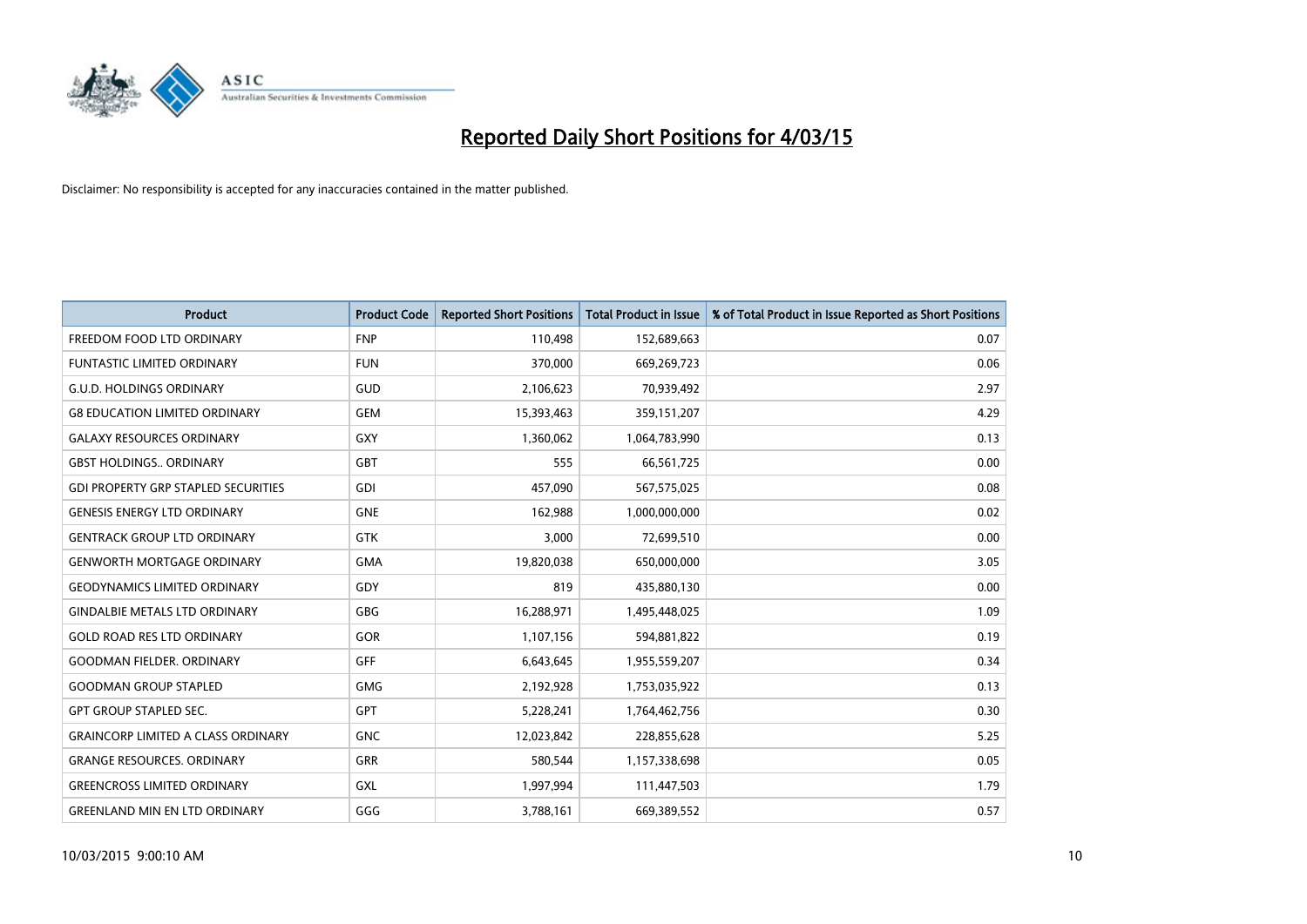

| Product                                          | <b>Product Code</b> | <b>Reported Short Positions</b> | <b>Total Product in Issue</b> | % of Total Product in Issue Reported as Short Positions |
|--------------------------------------------------|---------------------|---------------------------------|-------------------------------|---------------------------------------------------------|
| GREENLAND MIN EN LTD RIGHTS 26-JUN-14            | GGGR                | 3.842                           | 88,685,050                    | 0.00                                                    |
| <b>GROWTHPOINT PROPERTY ORD/UNIT STAPLED SEC</b> | GOZ                 | 643,651                         | 569,027,781                   | 0.11                                                    |
| <b>GRYPHON MINERALS LTD ORDINARY</b>             | GRY                 | 1,254,359                       | 401,290,987                   | 0.31                                                    |
| <b>GWA GROUP LTD ORDINARY</b>                    | <b>GWA</b>          | 14,406,104                      | 306,533,770                   | 4.70                                                    |
| HANSEN TECHNOLOGIES ORDINARY                     | <b>HSN</b>          | 690                             | 163,214,381                   | 0.00                                                    |
| <b>HARVEY NORMAN ORDINARY</b>                    | <b>HVN</b>          | 29,515,677                      | 1,110,603,911                 | 2.66                                                    |
| HEALTHSCOPE LIMITED. ORDINARY                    | <b>HSO</b>          | 9,915,363                       | 1,732,094,838                 | 0.57                                                    |
| <b>HENDERSON GROUP CDI 1:1</b>                   | <b>HGG</b>          | 1,868,805                       | 753,392,858                   | 0.25                                                    |
| HFA HOLDINGS LIMITED ORDINARY                    | <b>HFA</b>          | 308                             | 162,147,897                   | 0.00                                                    |
| <b>HIGHLANDS PACIFIC ORDINARY</b>                | <b>HIG</b>          | 1                               | 920,577,086                   | 0.00                                                    |
| HILLGROVE RES LTD ORDINARY                       | <b>HGO</b>          | 109,596                         | 147,798,623                   | 0.07                                                    |
| <b>HILLS LTD ORDINARY</b>                        | <b>HIL</b>          | 2,453,650                       | 231,985,526                   | 1.06                                                    |
| HORIZON OIL LIMITED ORDINARY                     | <b>HZN</b>          | 49,978,800                      | 1,301,981,265                 | 3.84                                                    |
| <b>HOTEL PROPERTY STAPLED</b>                    | HPI                 | 67,161                          | 146, 105, 439                 | 0.05                                                    |
| HUNTER HALL GLOBAL ORDINARY                      | <b>HHV</b>          | 87,508                          | 188,917,148                   | 0.05                                                    |
| ICAR ASIA LTD ORDINARY                           | ICO                 | 191,076                         | 217,769,656                   | 0.09                                                    |
| <b>IINET LIMITED ORDINARY</b>                    | <b>IIN</b>          | 8,388,275                       | 162,950,896                   | 5.15                                                    |
| <b>ILUKA RESOURCES ORDINARY</b>                  | ILU                 | 27,103,550                      | 418,700,517                   | 6.47                                                    |
| <b>IMDEX LIMITED ORDINARY</b>                    | <b>IMD</b>          | 2,031,242                       | 216,203,136                   | 0.94                                                    |
| IMF BENTHAM LTD ORDINARY                         | <b>IMF</b>          | 4,154,344                       | 166,580,957                   | 2.49                                                    |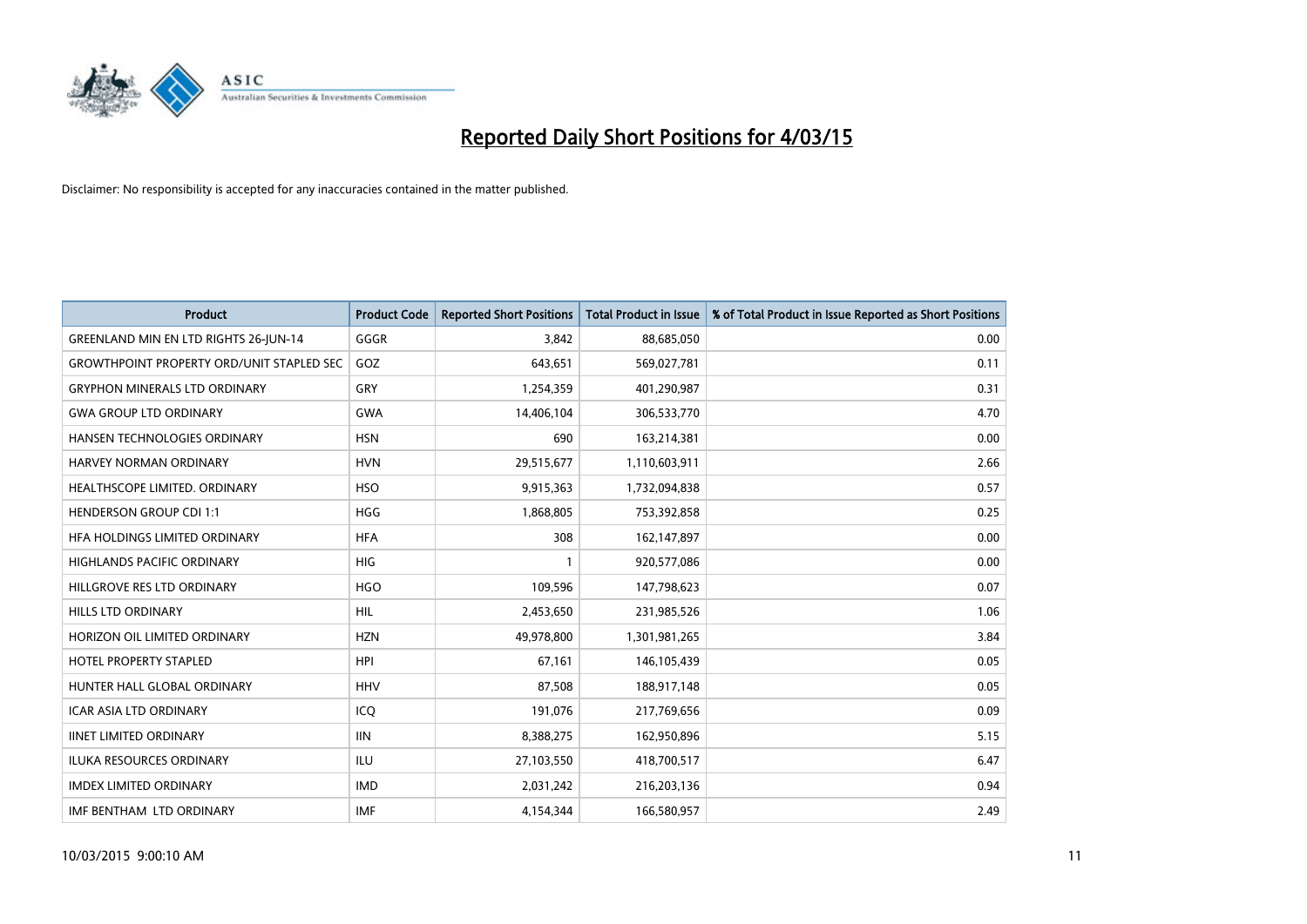

| <b>Product</b>                                  | <b>Product Code</b> | <b>Reported Short Positions</b> | <b>Total Product in Issue</b> | % of Total Product in Issue Reported as Short Positions |
|-------------------------------------------------|---------------------|---------------------------------|-------------------------------|---------------------------------------------------------|
| <b>INCITEC PIVOT ORDINARY</b>                   | IPL                 | 20,239,280                      | 1,675,621,466                 | 1.21                                                    |
| <b>INDEPENDENCE GROUP ORDINARY</b>              | <b>IGO</b>          | 2,583,845                       | 234,256,573                   | 1.10                                                    |
| <b>INDUSTRIA REIT STAPLED</b>                   | <b>IDR</b>          | 750,724                         | 125,000,001                   | 0.60                                                    |
| INFIGEN ENERGY STAPLED SECURITIES               | <b>IFN</b>          | 3,392,175                       | 767,887,581                   | 0.44                                                    |
| <b>INFOMEDIA LTD ORDINARY</b>                   | IFM                 | 766,384                         | 307,877,687                   | 0.25                                                    |
| <b>INGENIA GROUP STAPLED SECURITIES</b>         | <b>INA</b>          | 8,603,224                       | 878,851,910                   | 0.98                                                    |
| INSURANCE AUSTRALIA ORDINARY                    | <b>IAG</b>          | 15,533,000                      | 2,341,618,048                 | 0.66                                                    |
| <b>INTREPID MINES ORDINARY</b>                  | <b>IAU</b>          | 1,090,497                       | 369,869,196                   | 0.29                                                    |
| INTUERI EDU GRP LTD ORDINARY                    | IQE                 | 996                             | 100,000,000                   | 0.00                                                    |
| <b>INVESTA OFFICE FUND STAPLED SECURITIES</b>   | <b>IOF</b>          | 856,593                         | 614,047,458                   | 0.14                                                    |
| <b>INVOCARE LIMITED ORDINARY</b>                | <b>IVC</b>          | 3,610,777                       | 110,030,298                   | 3.28                                                    |
| <b>IOOF HOLDINGS LTD ORDINARY</b>               | IFL                 | 13,405,132                      | 300,133,752                   | 4.47                                                    |
| <b>IPH LIMITED ORDINARY</b>                     | <b>IPH</b>          | 566.666                         | 157,559,499                   | 0.36                                                    |
| <b>IPROPERTY GROUP LTD ORDINARY</b>             | <b>IPP</b>          | 4,005,122                       | 186,703,204                   | 2.15                                                    |
| <b>IRESS LIMITED ORDINARY</b>                   | <b>IRE</b>          | 5,148,057                       | 159,097,319                   | 3.24                                                    |
| <b>ISELECT LTD ORDINARY</b>                     | <b>ISU</b>          | 1,170,649                       | 261,489,894                   | 0.45                                                    |
| <b>ISENTIA GROUP LTD ORDINARY</b>               | <b>ISD</b>          | 361,930                         | 200,000,001                   | 0.18                                                    |
| <b>ISENTRIC LTD. ORDINARY</b>                   | ICU                 | 39,829                          | 134,703,703                   | 0.03                                                    |
| <b>IAMES HARDIE INDUST CHESS DEPOSITARY INT</b> | <b>IHX</b>          | 14,259,458                      | 445,331,978                   | 3.20                                                    |
| JAPARA HEALTHCARE LT ORDINARY                   | <b>IHC</b>          | 19,849,984                      | 263,046,592                   | 7.55                                                    |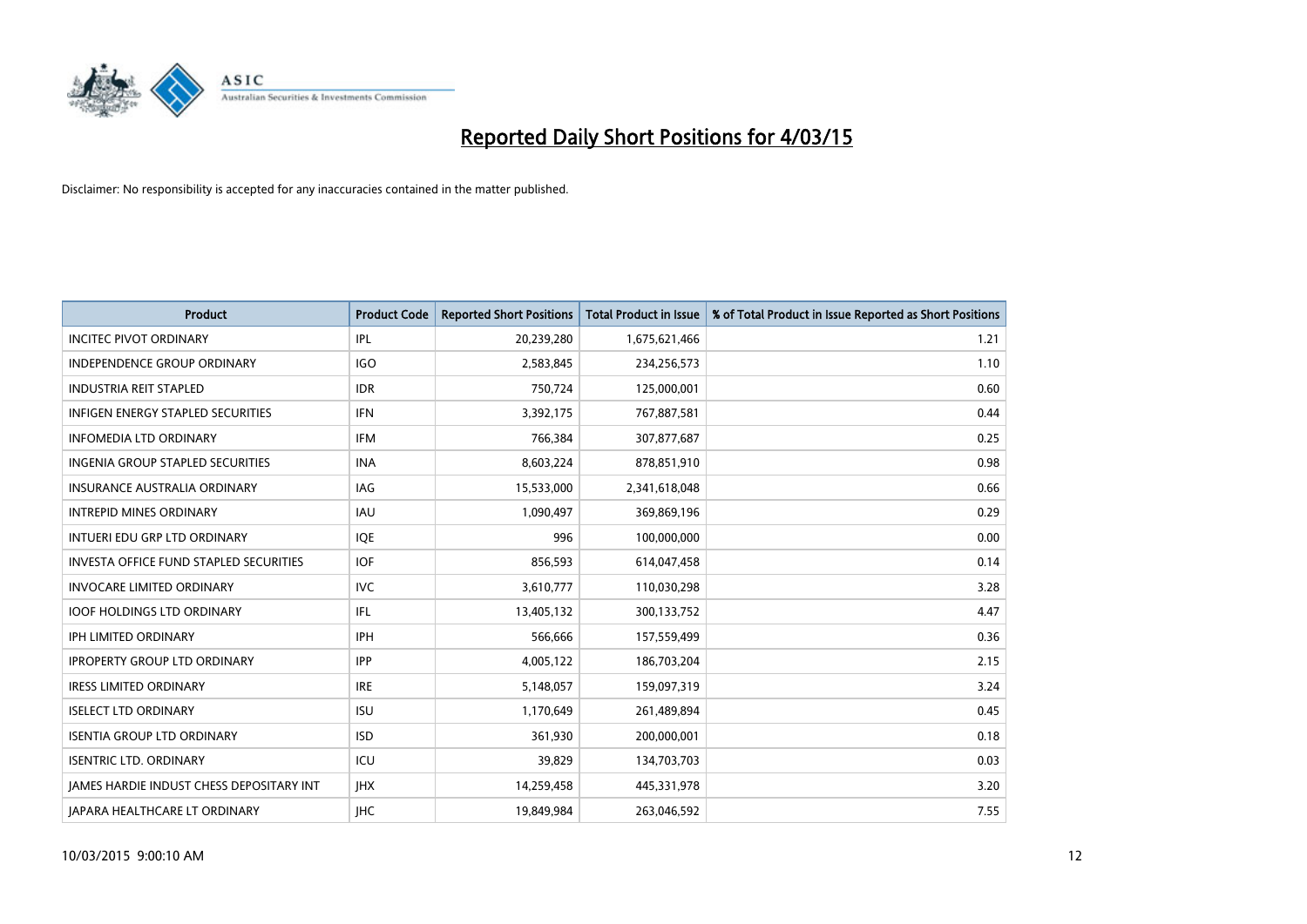

| <b>Product</b>                        | <b>Product Code</b> | <b>Reported Short Positions</b> | <b>Total Product in Issue</b> | % of Total Product in Issue Reported as Short Positions |
|---------------------------------------|---------------------|---------------------------------|-------------------------------|---------------------------------------------------------|
| <b>JB HI-FI LIMITED ORDINARY</b>      | <b>JBH</b>          | 8,649,627                       | 98,981,083                    | 8.74                                                    |
| KAROON GAS AUSTRALIA ORDINARY         | <b>KAR</b>          | 23,652,596                      | 246,608,239                   | 9.59                                                    |
| KATHMANDU HOLD LTD ORDINARY           | <b>KMD</b>          | 9,948,855                       | 201,484,583                   | 4.94                                                    |
| <b>KBL MINING LIMITED ORDINARY</b>    | <b>KBL</b>          | 1,820                           | 495,765,509                   | 0.00                                                    |
| KINGSGATE CONSOLID, ORDINARY          | <b>KCN</b>          | 18,415,700                      | 223,584,937                   | 8.24                                                    |
| KINGSROSE MINING LTD ORDINARY         | <b>KRM</b>          | 814,490                         | 358,611,493                   | 0.23                                                    |
| <b>KOGI IRON LTD ORDINARY</b>         | <b>KFE</b>          | 1,153,603                       | 376,669,836                   | 0.31                                                    |
| LEIGHTON HOLDINGS ORDINARY            | LEI                 | 6,234,091                       | 338,503,563                   | 1.84                                                    |
| LEND LEASE GROUP UNIT/ORD STAPLED     | LLC                 | 1,934,740                       | 579,596,726                   | 0.33                                                    |
| LIFESTYLE COMMUNIT, ORDINARY          | <b>LIC</b>          | 25,000                          | 101,345,131                   | 0.02                                                    |
| LIQUEFIED NATURAL ORDINARY            | LNG                 | 14,094,120                      | 462,793,201                   | 3.05                                                    |
| LONESTAR RESO LTD ORDINARY            | <b>LNR</b>          | 132,674                         | 752,187,211                   | 0.02                                                    |
| LUCAPA DIAMOND LTD ORDINARY           | <b>LOM</b>          | 47,616                          | 181,875,676                   | 0.03                                                    |
| LYNAS CORPORATION ORDINARY            | <b>LYC</b>          | 102,275,670                     | 3,370,992,404                 | 3.03                                                    |
| <b>M2 GRP LTD ORDINARY</b>            | <b>MTU</b>          | 1,440,612                       | 181,905,060                   | 0.79                                                    |
| MACA LIMITED ORDINARY                 | <b>MLD</b>          | 1,514,413                       | 232,676,373                   | 0.65                                                    |
| <b>MACMAHON HOLDINGS ORDINARY</b>     | <b>MAH</b>          | 30,349                          | 1,261,699,966                 | 0.00                                                    |
| MACQ ATLAS ROADS GRP ORDINARY STAPLED | <b>MQA</b>          | 14,145,948                      | 511,538,852                   | 2.77                                                    |
| MACOUARIE GROUP LTD ORDINARY          | <b>MOG</b>          | 978,898                         | 324,342,024                   | 0.30                                                    |
| MAGELLAN FIN GRP LTD ORDINARY         | <b>MFG</b>          | 1,535,142                       | 159,818,691                   | 0.96                                                    |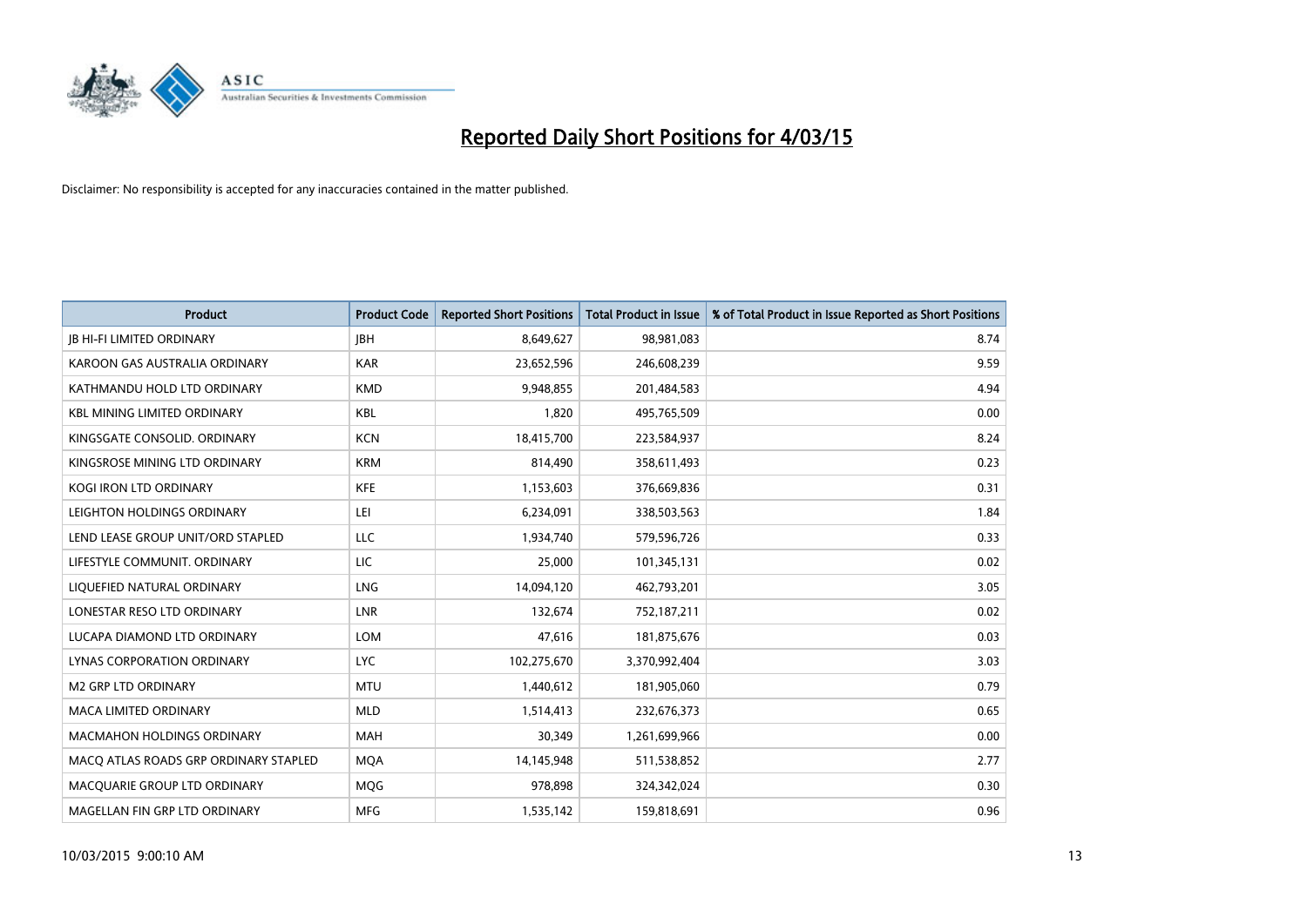

| <b>Product</b>                       | <b>Product Code</b> | <b>Reported Short Positions</b> | <b>Total Product in Issue</b> | % of Total Product in Issue Reported as Short Positions |
|--------------------------------------|---------------------|---------------------------------|-------------------------------|---------------------------------------------------------|
| MAGELLAN FLAGSHIP ORDINARY           | <b>MFF</b>          | 150,000                         | 357,638,817                   | 0.04                                                    |
| MANTRA GROUP LTD ORDINARY            | <b>MTR</b>          | 4,714,717                       | 249,471,229                   | 1.89                                                    |
| <b>MATRIX C &amp; E LTD ORDINARY</b> | <b>MCE</b>          | 2,554,145                       | 94,555,428                    | 2.70                                                    |
| MAVERICK DRILLING ORDINARY           | <b>MAD</b>          | 1,036,711                       | 545,000,115                   | 0.19                                                    |
| <b>MAXITRANS INDUSTRIES ORDINARY</b> | <b>MXI</b>          | 481,599                         | 185,075,653                   | 0.26                                                    |
| MAYNE PHARMA LTD ORDINARY            | <b>MYX</b>          | 16,622,023                      | 707,269,028                   | 2.35                                                    |
| MCMILLAN SHAKESPEARE ORDINARY        | <b>MMS</b>          | 331,605                         | 81,810,993                    | 0.41                                                    |
| MEDIBANK PRIVATE LTD ORDINARY        | <b>MPL</b>          | 29,397,144                      | 2,754,003,240                 | 1.07                                                    |
| MEDUSA MINING LTD ORDINARY           | <b>MML</b>          | 9,092,327                       | 207,794,301                   | 4.38                                                    |
| MELBOURNE IT LIMITED ORDINARY        | <b>MLB</b>          | 2,892                           | 92,944,392                    | 0.00                                                    |
| MEO AUSTRALIA LTD ORDINARY           | <b>MEO</b>          | 411,000                         | 750,488,387                   | 0.05                                                    |
| MERIDIAN ENERGY INSTALMENT RECEIPTS  | <b>MEZCA</b>        | 200,000                         | 1,255,413,626                 | 0.02                                                    |
| MESOBLAST LIMITED ORDINARY           | <b>MSB</b>          | 22,614,483                      | 324,201,029                   | 6.98                                                    |
| METALS X LIMITED ORDINARY            | <b>MLX</b>          | 67,066                          | 416,010,939                   | 0.02                                                    |
| METCASH LIMITED ORDINARY             | <b>MTS</b>          | 122,240,970                     | 928,357,876                   | 13.17                                                   |
| METMINCO LIMITED ORDINARY            | <b>MNC</b>          | 32,000                          | 1,930,851,856                 | 0.00                                                    |
| MIGHTY RIVER POWER ORDINARY          | <b>MYT</b>          | 1,761,235                       | 1,400,012,517                 | 0.13                                                    |
| MINCOR RESOURCES NL ORDINARY         | <b>MCR</b>          | 22,893                          | 188,238,274                   | 0.01                                                    |
| MINERAL DEPOSITS ORDINARY            | <b>MDL</b>          | 1,355,697                       | 103,676,341                   | 1.31                                                    |
| MINERAL RESOURCES. ORDINARY          | <b>MIN</b>          | 19,652,806                      | 187,270,274                   | 10.49                                                   |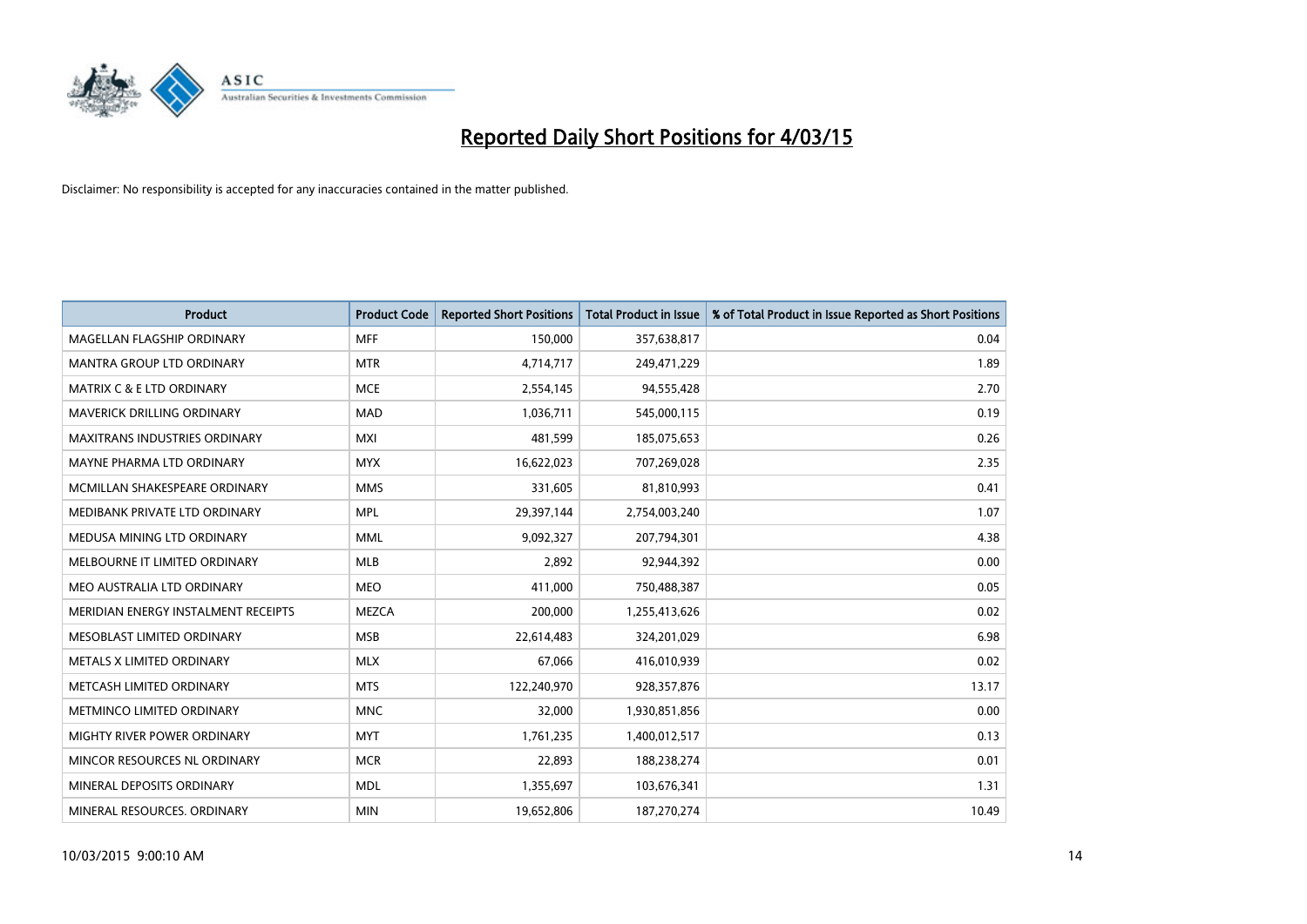

| <b>Product</b>                    | <b>Product Code</b> | <b>Reported Short Positions</b> | <b>Total Product in Issue</b> | % of Total Product in Issue Reported as Short Positions |
|-----------------------------------|---------------------|---------------------------------|-------------------------------|---------------------------------------------------------|
| MIRABELA NICKEL LTD ORDINARY      | <b>MBN</b>          | 2,012,125                       | 929,710,216                   | 0.22                                                    |
| MIRVAC GROUP STAPLED SECURITIES   | <b>MGR</b>          | 8,492,065                       | 3,697,197,370                 | 0.23                                                    |
| <b>MMAOFFSHOR ORDINARY</b>        | <b>MRM</b>          | 29,582,016                      | 368,666,221                   | 8.02                                                    |
| MOLOPO ENERGY LTD ORDINARY        | <b>MPO</b>          | 30,833                          | 248,869,398                   | 0.01                                                    |
| MONADELPHOUS GROUP ORDINARY       | <b>MND</b>          | 8,342,597                       | 92,998,380                    | 8.97                                                    |
| MONASH IVF GROUP LTD ORDINARY     | <b>MVF</b>          | 1,339,390                       | 231,081,089                   | 0.58                                                    |
| MORTGAGE CHOICE LTD ORDINARY      | <b>MOC</b>          | 83.099                          | 124,216,248                   | 0.07                                                    |
| <b>MOUNT GIBSON IRON ORDINARY</b> | <b>MGX</b>          | 77,447,140                      | 1,090,805,085                 | 7.10                                                    |
| MULTIPLEX SITES SITES             | <b>MXUPA</b>        | 2,252                           | 4,500,000                     | 0.05                                                    |
| MYER HOLDINGS LTD ORDINARY        | <b>MYR</b>          | 111,026,303                     | 585,689,551                   | 18.96                                                   |
| NANOSONICS LIMITED ORDINARY       | <b>NAN</b>          | 2,388,089                       | 264,362,826                   | 0.90                                                    |
| NATIONAL AUST, BANK ORDINARY      | <b>NAB</b>          | 10,442,677                      | 2,421,097,548                 | 0.43                                                    |
| NATIONAL STORAGE STAPLED          | <b>NSR</b>          | 1,568,572                       | 295,631,660                   | 0.53                                                    |
| NAVITAS LIMITED ORDINARY          | <b>NVT</b>          | 3,172,372                       | 376,037,813                   | 0.84                                                    |
| NEARMAP LTD ORDINARY              | <b>NEA</b>          | 2,279,142                       | 348,196,101                   | 0.65                                                    |
| NEOMETALS LTD ORDINARY            | <b>NMT</b>          | 1,015                           | 502,212,757                   | 0.00                                                    |
| NEON ENERGY LIMITED ORDINARY      | <b>NEN</b>          | 13,244                          | 553,037,848                   | 0.00                                                    |
| NEW HOPE CORPORATION ORDINARY     | <b>NHC</b>          | 766,608                         | 830,999,449                   | 0.09                                                    |
| NEWCREST MINING ORDINARY          | <b>NCM</b>          | 8,055,019                       | 766,510,971                   | 1.05                                                    |
| NEWS CORP A NON-VOTING CDI        | <b>NWSLV</b>        | 335                             | 2,513,551                     | 0.01                                                    |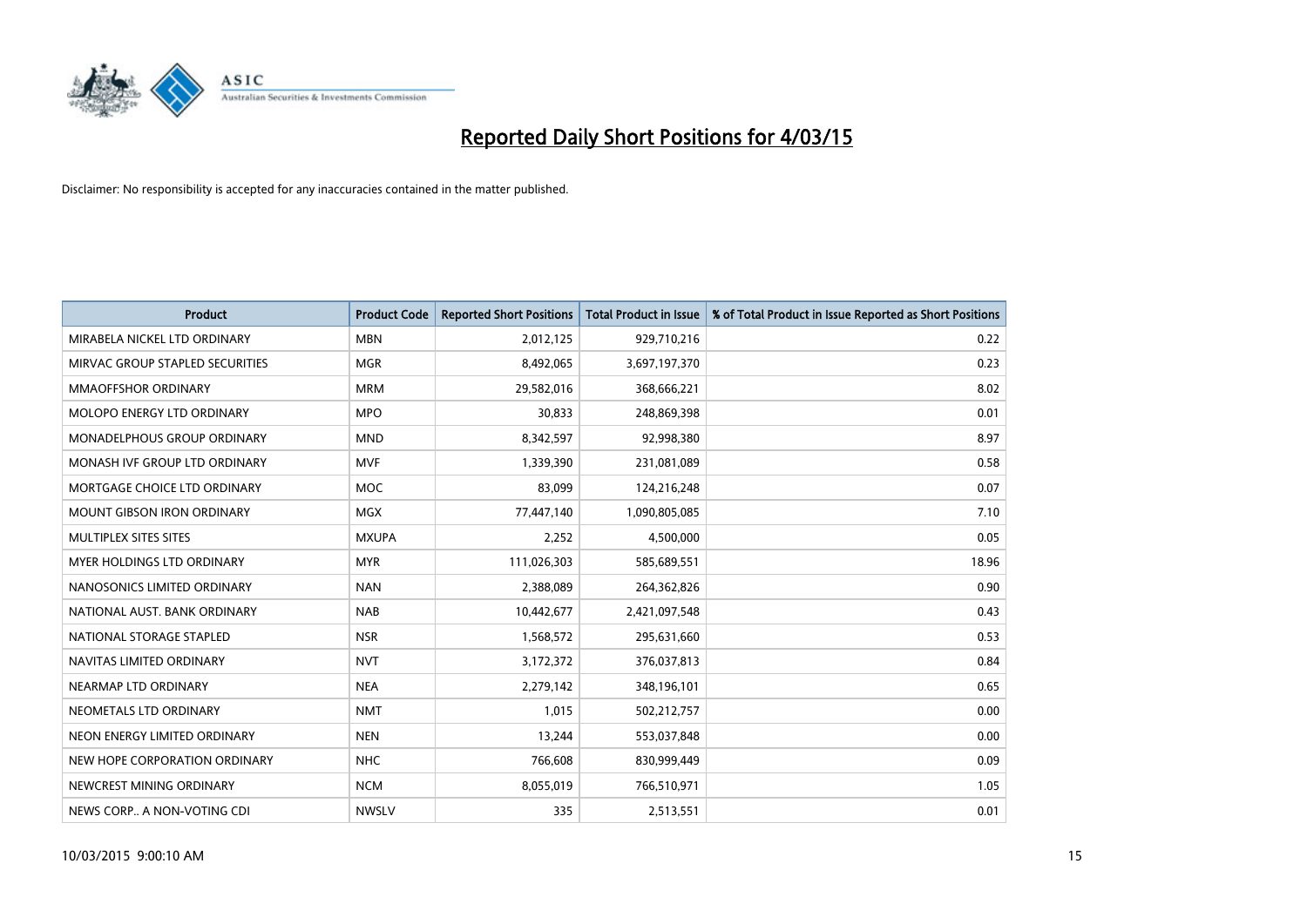

| <b>Product</b>                         | <b>Product Code</b> | <b>Reported Short Positions</b> | <b>Total Product in Issue</b> | % of Total Product in Issue Reported as Short Positions |
|----------------------------------------|---------------------|---------------------------------|-------------------------------|---------------------------------------------------------|
| NEWS CORP B VOTING CDI                 | <b>NWS</b>          | 1,946,271                       | 39,943,353                    | 4.87                                                    |
| NEWSAT LIMITED ORDINARY                | <b>NWT</b>          | 5,164,420                       | 643,874,841                   | 0.80                                                    |
| NEXTDC LIMITED ORDINARY                | <b>NXT</b>          | 16,664,945                      | 193,154,486                   | 8.63                                                    |
| NEXUS ENERGY LIMITED ORDINARY          | <b>NXS</b>          | 58,176                          | 1,330,219,459                 | 0.00                                                    |
| NIB HOLDINGS LIMITED ORDINARY          | <b>NHF</b>          | 156,584                         | 439,004,182                   | 0.04                                                    |
| NINE ENTERTAINMENT ORDINARY            | <b>NEC</b>          | 22,158,392                      | 940,295,023                   | 2.36                                                    |
| NOBLE MINERAL RES ORDINARY             | <b>NMG</b>          | 2,365,726                       | 666,397,952                   | 0.36                                                    |
| NORTHERN IRON LTD ORDINARY             | <b>NFE</b>          | 10,000                          | 484,405,314                   | 0.00                                                    |
| NORTHERN STAR ORDINARY                 | <b>NST</b>          | 9,930,192                       | 592,416,408                   | 1.68                                                    |
| NOVION PROPERTY GRP STAPLED SECURITIES | <b>NVN</b>          | 53,128,582                      | 3,077,214,058                 | 1.73                                                    |
| NRW HOLDINGS LIMITED ORDINARY          | <b>NWH</b>          | 16,261,395                      | 278,888,011                   | 5.83                                                    |
| NUFARM LIMITED ORDINARY                | <b>NUF</b>          | 7,555,279                       | 264,948,132                   | 2.85                                                    |
| NUPLEX INDUSTRIES ORDINARY             | <b>NPX</b>          | 1,000                           | 198,125,827                   | 0.00                                                    |
| OCEANAGOLD CORP. CHESS DEPOSITARY INT  | <b>OGC</b>          | 307,986                         | 301,520,186                   | 0.10                                                    |
| OIL SEARCH LTD ORDINARY                | OSH                 | 21,262,974                      | 1,522,692,587                 | 1.40                                                    |
| OM HOLDINGS LIMITED ORDINARY           | OMH                 | 58,082                          | 733,423,337                   | 0.01                                                    |
| OOH!MEDIA LIMITED ORDINARY             | OML                 | 617,955                         | 149,882,534                   | 0.41                                                    |
| ORICA LIMITED ORDINARY                 | ORI                 | 32,492,276                      | 372,743,291                   | 8.72                                                    |
| ORIGIN ENERGY ORDINARY                 | <b>ORG</b>          | 12,098,752                      | 1,106,316,112                 | 1.09                                                    |
| OROCOBRE LIMITED ORDINARY              | <b>ORE</b>          | 3,515,281                       | 147,360,623                   | 2.39                                                    |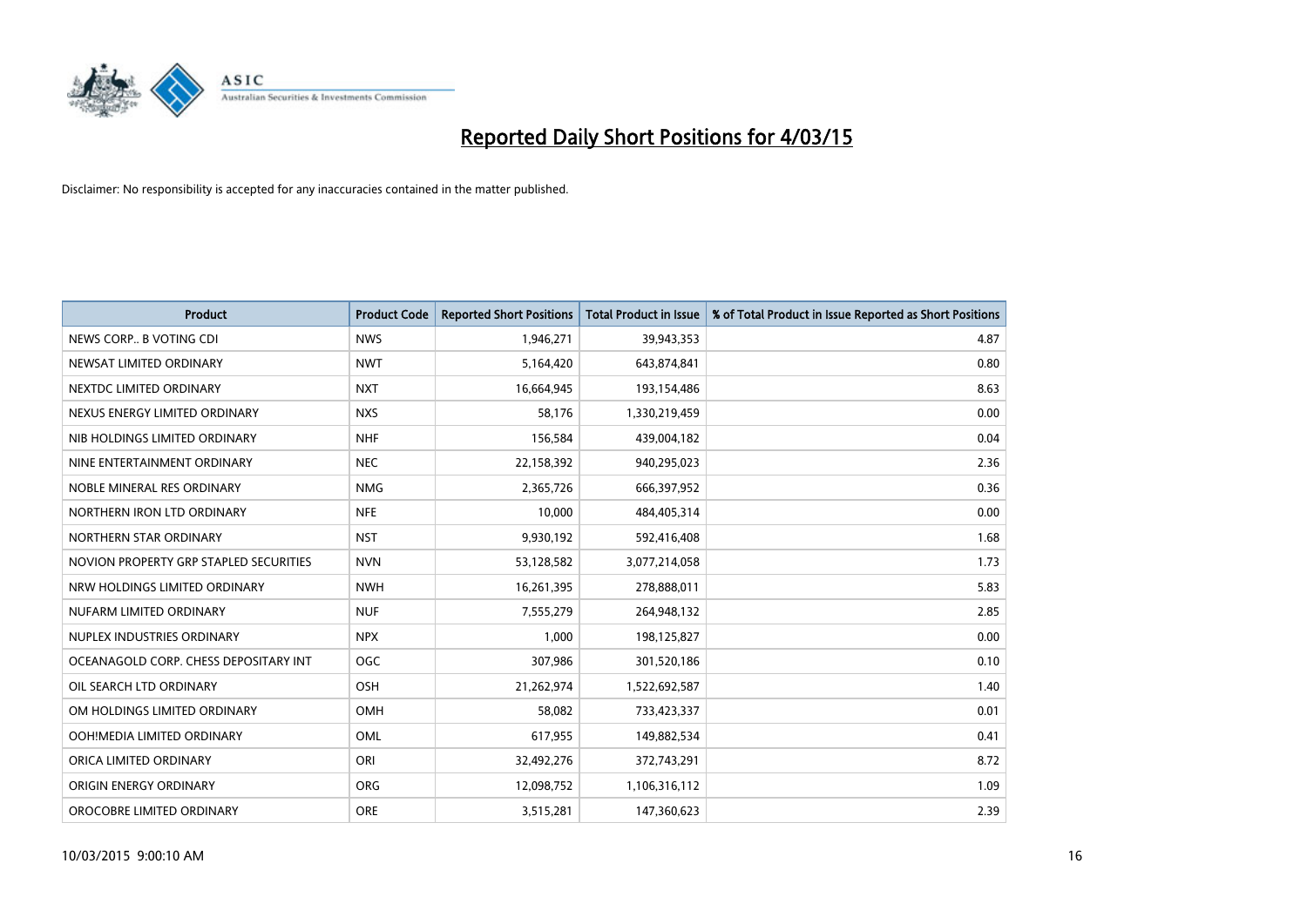

| <b>Product</b>                    | <b>Product Code</b> | <b>Reported Short Positions</b> | <b>Total Product in Issue</b> | % of Total Product in Issue Reported as Short Positions |
|-----------------------------------|---------------------|---------------------------------|-------------------------------|---------------------------------------------------------|
| ORORA LIMITED ORDINARY            | <b>ORA</b>          | 987,873                         | 1,206,684,923                 | 0.08                                                    |
| OROTONGROUP LIMITED ORDINARY      | ORL                 | 77,046                          | 40,880,902                    | 0.19                                                    |
| OTTO ENERGY LIMITED ORDINARY      | <b>OEL</b>          | 1                               | 1,155,790,071                 | 0.00                                                    |
| OZ MINERALS ORDINARY              | <b>OZL</b>          | 4,700,416                       | 303,470,022                   | 1.55                                                    |
| <b>OZFOREX GROUP LTD ORDINARY</b> | <b>OFX</b>          | 9,601,833                       | 240,000,000                   | 4.00                                                    |
| <b>PACIFIC BRANDS ORDINARY</b>    | <b>PBG</b>          | 86,328,710                      | 917,226,291                   | 9.41                                                    |
| PACIFIC SMILES GRP ORDINARY       | <b>PSQ</b>          | 133,000                         | 151,993,395                   | 0.09                                                    |
| PACT GROUP HLDGS LTD ORDINARY     | PGH                 | 971,614                         | 294,145,019                   | 0.33                                                    |
| PALADIN ENERGY LTD ORDINARY       | <b>PDN</b>          | 81,919,726                      | 1,666,927,668                 | 4.91                                                    |
| PANAUST LIMITED ORDINARY          | <b>PNA</b>          | 5,152,822                       | 637,071,326                   | 0.81                                                    |
| PANORAMIC RESOURCES ORDINARY      | PAN                 | 1,725,474                       | 321,424,015                   | 0.54                                                    |
| PANTERRA GOLD LTD ORDINARY        | PGI                 | $\mathbf{1}$                    | 84,812,720                    | 0.00                                                    |
| PAPERLINX LIMITED ORDINARY        | <b>PPX</b>          | 57,743                          | 665, 181, 261                 | 0.01                                                    |
| PATTIES FOODS LTD ORDINARY        | PFL                 | 157                             | 139,234,153                   | 0.00                                                    |
| PEET LIMITED ORDINARY             | <b>PPC</b>          | 16,847                          | 484,853,684                   | 0.00                                                    |
| PENINSULA ENERGY LTD ORDINARY     | <b>PEN</b>          |                                 | 6,906,809,008                 | 0.00                                                    |
| PERPETUAL LIMITED ORDINARY        | <b>PPT</b>          | 1,201,246                       | 46,574,426                    | 2.58                                                    |
| PERSEUS MINING LTD ORDINARY       | <b>PRU</b>          | 16,960,397                      | 526,656,401                   | 3.22                                                    |
| PHARMAXIS LTD ORDINARY            | <b>PXS</b>          | 8,777                           | 310,802,049                   | 0.00                                                    |
| PLATINUM ASSET ORDINARY           | <b>PTM</b>          | 3,657,329                       | 583,652,029                   | 0.63                                                    |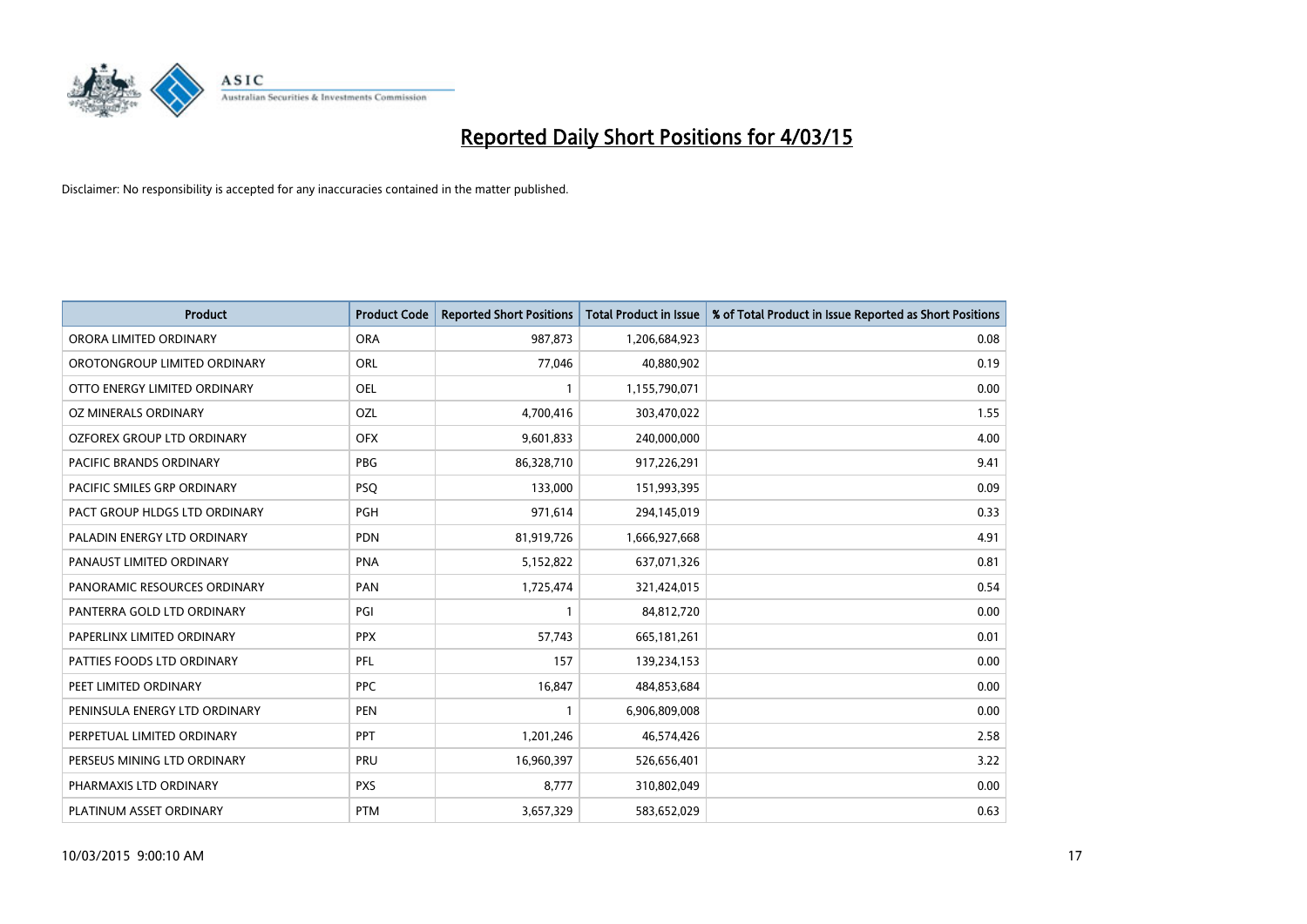

| <b>Product</b>                    | <b>Product Code</b> | <b>Reported Short Positions</b> | <b>Total Product in Issue</b> | % of Total Product in Issue Reported as Short Positions |
|-----------------------------------|---------------------|---------------------------------|-------------------------------|---------------------------------------------------------|
| PLATINUM AUSTRALIA ORDINARY       | <b>PLA</b>          | 836,127                         | 504,968,043                   | 0.17                                                    |
| PLATINUM CAPITAL LTD ORDINARY     | <b>PMC</b>          | 151,954                         | 232,190,254                   | 0.07                                                    |
| PMP LIMITED ORDINARY              | <b>PMP</b>          | 27,581                          | 323,781,124                   | 0.01                                                    |
| POSEIDON NICK LTD ORDINARY        | <b>POS</b>          | 1,605,510                       | 683,588,322                   | 0.23                                                    |
| PRANA BIOTECHNOLOGY ORDINARY      | PBT                 | 2,489,686                       | 527,107,470                   | 0.47                                                    |
| PREMIER INVESTMENTS ORDINARY      | <b>PMV</b>          | 404,197                         | 155,900,075                   | 0.26                                                    |
| PRIMARY HEALTH CARE ORDINARY      | <b>PRY</b>          | 56,942,872                      | 512,130,550                   | 11.12                                                   |
| PRIME MEDIA GRP LTD ORDINARY      | <b>PRT</b>          | 940,380                         | 366,330,303                   | 0.26                                                    |
| PROGRAMMED ORDINARY               | <b>PRG</b>          | 299,995                         | 118,651,911                   | 0.25                                                    |
| PROMESA LIMITED ORDINARY          | <b>PRA</b>          | 2,748,713                       | 384,412,465                   | 0.72                                                    |
| PURA VIDA ENERGY NL ORDINARY      | <b>PVD</b>          | 233,000                         | 147,381,883                   | 0.16                                                    |
| <b>QANTAS AIRWAYS ORDINARY</b>    | QAN                 | 1,066,789                       | 2,196,330,250                 | 0.05                                                    |
| OBE INSURANCE GROUP ORDINARY      | <b>OBE</b>          | 14,407,719                      | 1,364,945,301                 | 1.06                                                    |
| <b>QUBE HOLDINGS LTD ORDINARY</b> | <b>QUB</b>          | 3,162,740                       | 1,054,428,076                 | 0.30                                                    |
| QUICKSTEP HOLDINGS ORDINARY       | OHL                 | 50,000                          | 397,679,021                   | 0.01                                                    |
| RAMSAY HEALTH CARE ORDINARY       | <b>RHC</b>          | 459,007                         | 202,081,252                   | 0.23                                                    |
| RCG CORPORATION LTD ORDINARY      | <b>RCG</b>          | 384,084                         | 268,408,625                   | 0.14                                                    |
| <b>RCR TOMLINSON ORDINARY</b>     | <b>RCR</b>          | 795,249                         | 138,745,453                   | 0.57                                                    |
| <b>REA GROUP ORDINARY</b>         | <b>REA</b>          | 1,822,671                       | 131,714,699                   | 1.38                                                    |
| RECALL HOLDINGS LTD ORDINARY      | <b>REC</b>          | 509,946                         | 313,674,711                   | 0.16                                                    |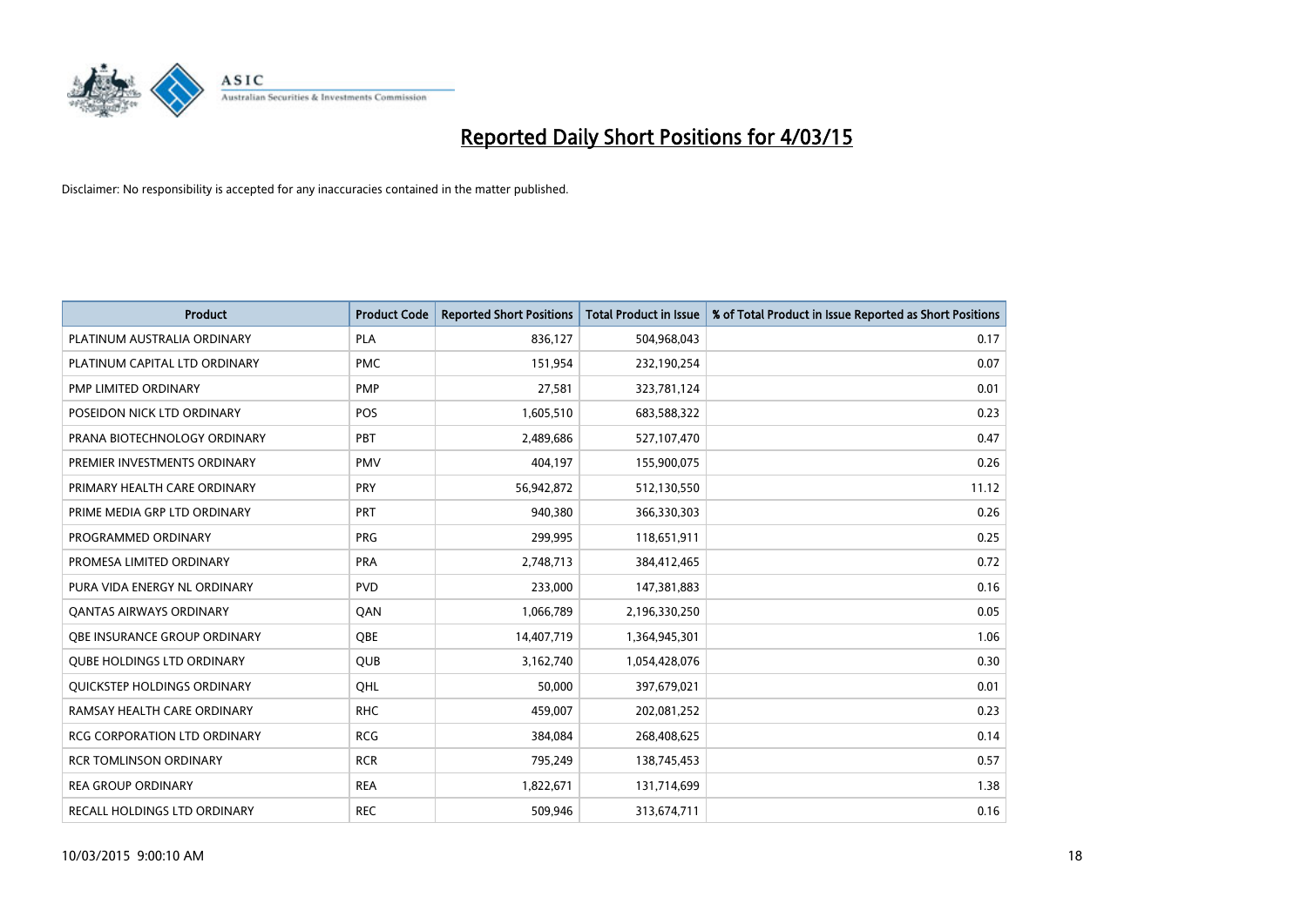

| <b>Product</b>                      | <b>Product Code</b> | <b>Reported Short Positions</b> | <b>Total Product in Issue</b> | % of Total Product in Issue Reported as Short Positions |
|-------------------------------------|---------------------|---------------------------------|-------------------------------|---------------------------------------------------------|
| <b>RECKON LIMITED ORDINARY</b>      | <b>RKN</b>          | 1,418,651                       | 112,084,762                   | 1.27                                                    |
| <b>RED 5 LIMITED ORDINARY</b>       | <b>RED</b>          | 174,739                         | 759,451,008                   | 0.02                                                    |
| <b>RED FORK ENERGY ORDINARY</b>     | <b>RFE</b>          | 112,160                         | 501,051,719                   | 0.02                                                    |
| REDBANK ENERGY LTD ORDINARY         | AEJ                 | 13                              | 786,287                       | 0.00                                                    |
| REGIONAL EXPRESS ORDINARY           | <b>REX</b>          | 31,080                          | 110,154,375                   | 0.03                                                    |
| REGIS HEALTHCARE LTD ORDINARY       | <b>REG</b>          | 227,295                         | 300,345,797                   | 0.08                                                    |
| REGIS RESOURCES ORDINARY            | <b>RRL</b>          | 34,451,728                      | 499,781,595                   | 6.89                                                    |
| RESMED INC CDI 10:1                 | <b>RMD</b>          | 4,077,283                       | 1,403,838,170                 | 0.29                                                    |
| <b>RESOLUTE MINING ORDINARY</b>     | <b>RSG</b>          | 4,977,545                       | 641,189,223                   | 0.78                                                    |
| <b>RESOURCE GENERATION ORDINARY</b> | <b>RES</b>          | 1                               | 581,380,338                   | 0.00                                                    |
| RETAIL FOOD GROUP ORDINARY          | <b>RFG</b>          | 4,639,253                       | 160,321,903                   | 2.89                                                    |
| REX MINERALS LIMITED ORDINARY       | <b>RXM</b>          | 818,031                         | 220,519,784                   | 0.37                                                    |
| RIDLEY CORPORATION ORDINARY         | <b>RIC</b>          | 51,155                          | 307,817,071                   | 0.02                                                    |
| RIO TINTO LIMITED ORDINARY          | <b>RIO</b>          | 5,760,151                       | 435,758,720                   | 1.32                                                    |
| ROC OIL COMPANY ORDINARY            | <b>ROC</b>          | 359,692                         | 687,618,400                   | 0.05                                                    |
| ROX RESOURCES ORDINARY              | <b>RXL</b>          | 5,523,255                       | 849,673,095                   | 0.65                                                    |
| ROYAL WOLF HOLDINGS ORDINARY        | <b>RWH</b>          | 181,790                         | 100,387,052                   | 0.18                                                    |
| SAI GLOBAL LIMITED ORDINARY         | SAI                 | 739,693                         | 211,761,727                   | 0.35                                                    |
| SALMAT LIMITED ORDINARY             | <b>SLM</b>          | 10,907                          | 159,812,799                   | 0.01                                                    |
| SAMSON OIL & GAS LTD ORDINARY       | SSN                 | 2,727,720                       | 2,837,782,022                 | 0.10                                                    |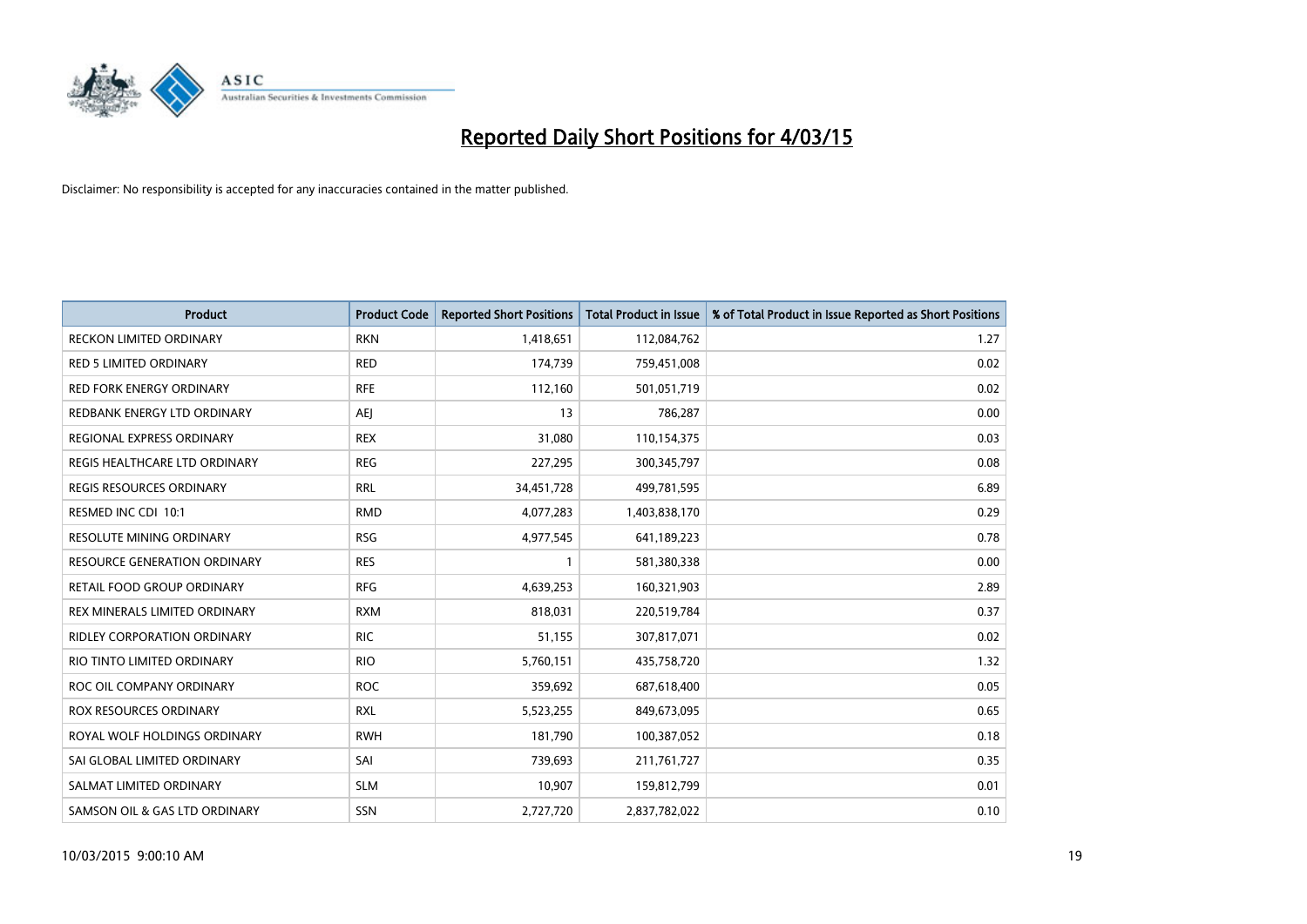

| <b>Product</b>                        | <b>Product Code</b> | <b>Reported Short Positions</b> | <b>Total Product in Issue</b> | % of Total Product in Issue Reported as Short Positions |
|---------------------------------------|---------------------|---------------------------------|-------------------------------|---------------------------------------------------------|
| SANDFIRE RESOURCES ORDINARY           | <b>SFR</b>          | 3,578,109                       | 156,428,011                   | 2.29                                                    |
| <b>SANTOS LTD ORDINARY</b>            | <b>STO</b>          | 28,689,792                      | 982,396,796                   | 2.92                                                    |
| SARACEN MINERAL ORDINARY              | <b>SAR</b>          | 1,688,215                       | 792,784,738                   | 0.21                                                    |
| SCA PROPERTY GROUP STAPLED SECURITIES | <b>SCP</b>          | 16,685,562                      | 650,839,582                   | 2.56                                                    |
| <b>SCENTRE GRP STAPLED</b>            | <b>SCG</b>          | 13,149,227                      | 5,324,296,678                 | 0.25                                                    |
| SEDGMAN LIMITED ORDINARY              | <b>SDM</b>          | 1,128,550                       | 227,059,277                   | 0.50                                                    |
| SEEK LIMITED ORDINARY                 | <b>SEK</b>          | 11,884,462                      | 342,629,192                   | 3.47                                                    |
| SELECT HARVESTS ORDINARY              | <b>SHV</b>          | 1,097,988                       | 70,940,874                    | 1.55                                                    |
| SENEX ENERGY LIMITED ORDINARY         | <b>SXY</b>          | 101,126,361                     | 1,149,657,377                 | 8.80                                                    |
| SEVEN GROUP HOLDINGS ORDINARY         | <b>SVW</b>          | 8,511,455                       | 296,260,281                   | 2.87                                                    |
| SEVEN WEST MEDIA LTD ORDINARY         | SWM                 | 45,044,887                      | 999,160,872                   | 4.51                                                    |
| SEYMOUR WHYTE LTD ORDINARY            | SWL                 | 10,837                          | 87,647,595                    | 0.01                                                    |
| SG FLEET GROUP LTD ORDINARY           | SGF                 | 300,000                         | 242,691,826                   | 0.12                                                    |
| SHINE CORPORATE ORDINARY              | SHI                 | 30,047                          | 172,400,081                   | 0.02                                                    |
| SIGMA PHARMACEUTICAL ORDINARY         | <b>SIP</b>          | 22,957,695                      | 1,093,424,867                 | 2.10                                                    |
| SILEX SYSTEMS ORDINARY                | <b>SLX</b>          | 6,781,523                       | 170,467,339                   | 3.98                                                    |
| SILVER CHEF LIMITED ORDINARY          | SIV                 | 9,707                           | 29,640,865                    | 0.03                                                    |
| SILVER LAKE RESOURCE ORDINARY         | <b>SLR</b>          | 20,389,069                      | 503,233,971                   | 4.05                                                    |
| SIMONDS GRP LTD ORDINARY              | <b>SIO</b>          | 656,557                         | 151,412,268                   | 0.43                                                    |
| SIMS METAL MGMT LTD ORDINARY          | SGM                 | 17,678,783                      | 204,703,086                   | 8.64                                                    |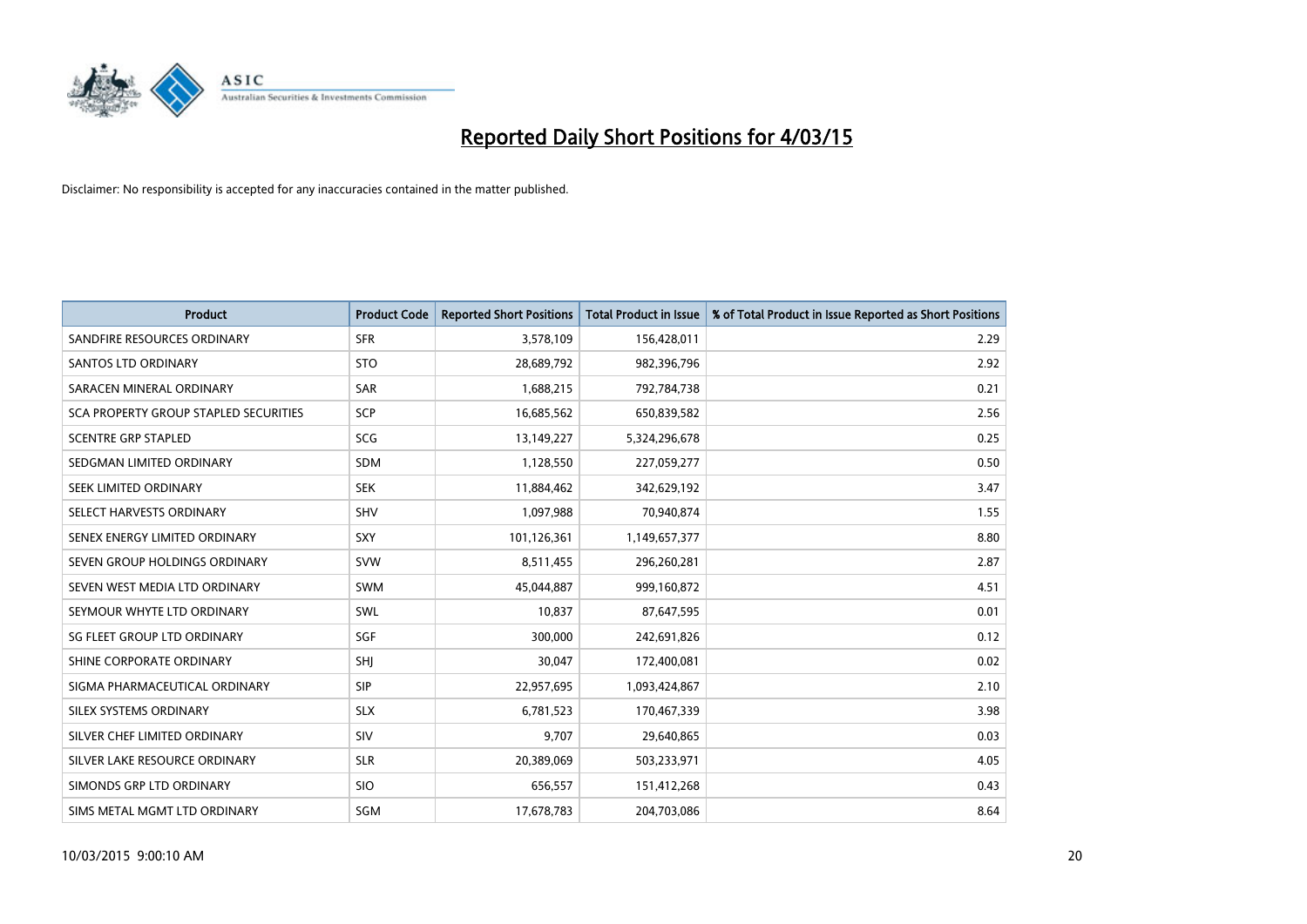

| <b>Product</b>                           | <b>Product Code</b> | <b>Reported Short Positions</b> | <b>Total Product in Issue</b> | % of Total Product in Issue Reported as Short Positions |
|------------------------------------------|---------------------|---------------------------------|-------------------------------|---------------------------------------------------------|
| SINGAPORE TELECOMM. CHESS DEPOSITARY INT | SGT                 | 6,776,593                       | 127,005,879                   | 5.34                                                    |
| SINO GAS ENERGY ORDINARY                 | <b>SEH</b>          | 10,900,249                      | 1,544,247,358                 | 0.71                                                    |
| SIRIUS RESOURCES NL ORDINARY             | <b>SIR</b>          | 18,072,305                      | 341,638,269                   | 5.29                                                    |
| SIRTEX MEDICAL ORDINARY                  | <b>SRX</b>          | 56,641                          | 56,530,231                    | 0.10                                                    |
| SKILLED GROUP LTD ORDINARY               | <b>SKE</b>          | 4,517,242                       | 235,898,291                   | 1.91                                                    |
| SKY NETWORK ORDINARY                     | SKT                 | 200,528                         | 389,139,785                   | 0.05                                                    |
| SKYCITY ENT GRP LTD ORDINARY             | <b>SKC</b>          | 10,363,043                      | 587,472,741                   | 1.76                                                    |
| <b>SLATER &amp; GORDON ORDINARY</b>      | <b>SGH</b>          | 4,646,056                       | 208,695,621                   | 2.23                                                    |
| SMS MANAGEMENT, ORDINARY                 | <b>SMX</b>          | 1,349,821                       | 69,318,017                    | 1.95                                                    |
| SONIC HEALTHCARE ORDINARY                | SHL                 | 4,469,663                       | 401,401,556                   | 1.11                                                    |
| SOUL PATTINSON (W.H) ORDINARY            | SOL                 | 18,553                          | 239,395,320                   | 0.01                                                    |
| SPARK INFRASTRUCTURE STAPLED US PROHIBT. | SKI                 | 36,674,982                      | 1,466,360,128                 | 2.50                                                    |
| SPARK NEW ZEALAND ORDINARY               | <b>SPK</b>          | 8,770,038                       | 1,834,775,347                 | 0.48                                                    |
| SPDR 200 FUND ETF UNITS                  | <b>STW</b>          | 15,096                          | 47,705,598                    | 0.03                                                    |
| SPECIALTY FASHION ORDINARY               | SFH                 | 31,994                          | 192,236,121                   | 0.02                                                    |
| SPOTLESS GRP HLD LTD ORDINARY            | <b>SPO</b>          | 32,705,673                      | 1,098,290,178                 | 2.98                                                    |
| ST BARBARA LIMITED ORDINARY              | SBM                 | 7,271,044                       | 495,102,525                   | 1.47                                                    |
| STARPHARMA HOLDINGS ORDINARY             | <b>SPL</b>          | 9,115,644                       | 319,138,501                   | 2.86                                                    |
| STEADFAST GROUP LTD ORDINARY             | <b>SDF</b>          | 15,401,762                      | 649,387,789                   | 2.37                                                    |
| STHN CROSS MEDIA ORDINARY                | <b>SXL</b>          | 26,335,789                      | 732,319,622                   | 3.60                                                    |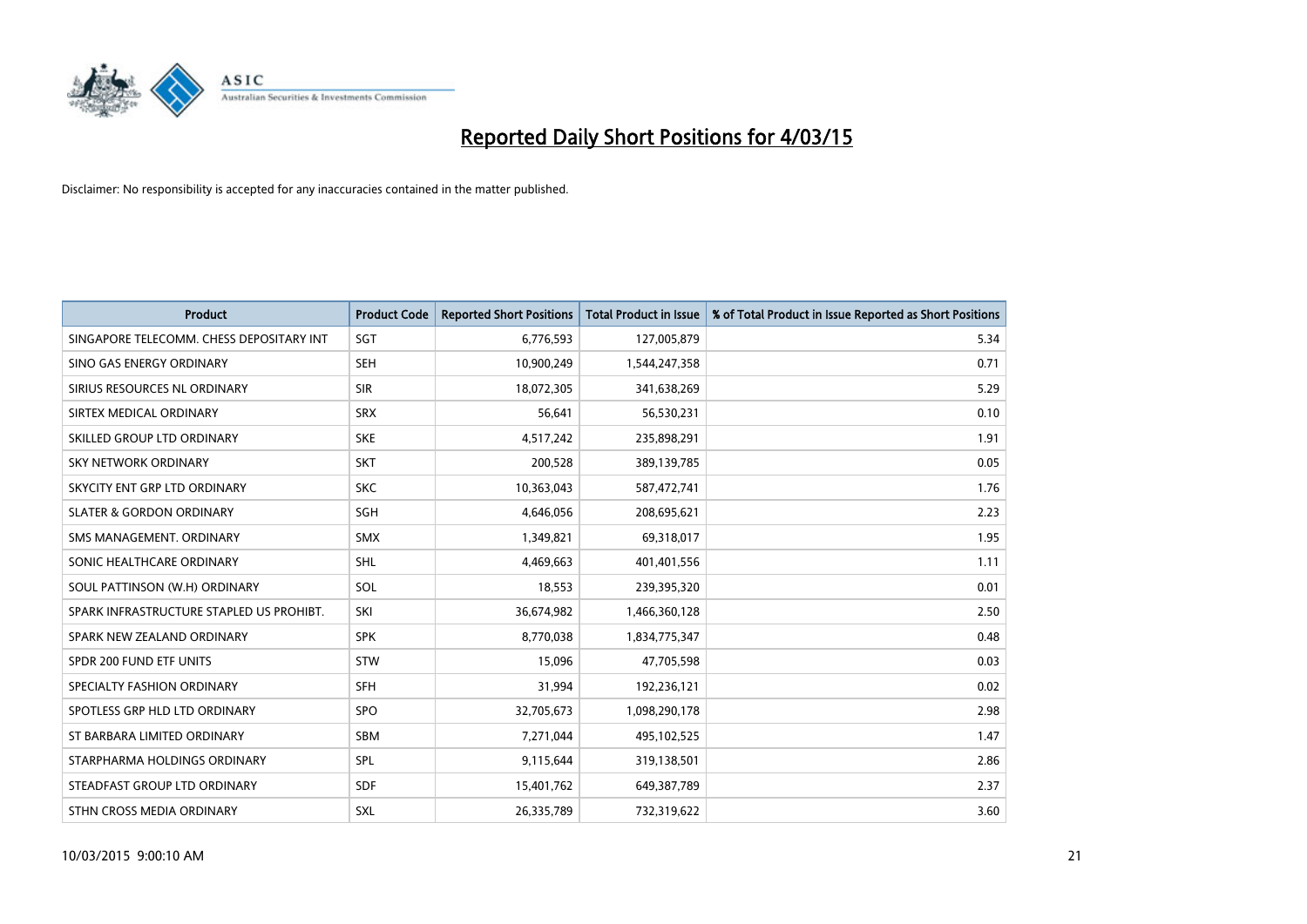

| <b>Product</b>                       | <b>Product Code</b> | <b>Reported Short Positions</b> | <b>Total Product in Issue</b> | % of Total Product in Issue Reported as Short Positions |
|--------------------------------------|---------------------|---------------------------------|-------------------------------|---------------------------------------------------------|
| STOCKLAND UNITS/ORD STAPLED          | SGP                 | 6,573,460                       | 2,361,717,862                 | 0.28                                                    |
| STRAITS RES LTD. ORDINARY            | <b>SRQ</b>          | 20,212                          | 1,217,730,293                 | 0.00                                                    |
| STW COMMUNICATIONS ORDINARY          | SGN                 | 12,504,151                      | 409,699,000                   | 3.05                                                    |
| SUNCORP GROUP LTD ORDINARY           | <b>SUN</b>          | 6,165,252                       | 1,286,600,980                 | 0.48                                                    |
| SUNDANCE ENERGY ORDINARY             | <b>SEA</b>          | 5,312,996                       | 549,295,839                   | 0.97                                                    |
| SUNDANCE RESOURCES ORDINARY          | SDL                 | 87,107,222                      | 3,110,250,938                 | 2.80                                                    |
| SUNLAND GROUP LTD ORDINARY           | <b>SDG</b>          | 122,657                         | 181,710,087                   | 0.07                                                    |
| SUPER RET REP LTD ORDINARY           | SUL                 | 15,021,717                      | 197,030,571                   | 7.62                                                    |
| SURFSTITCH GROUP LTD ORDINARY        | <b>SRF</b>          | 4,100,445                       | 214, 101, 735                 | 1.92                                                    |
| SYD AIRPORT STAPLED US PROHIBIT.     | SYD                 | 21,863,902                      | 2,216,216,041                 | 0.99                                                    |
| SYRAH RESOURCES ORDINARY             | <b>SYR</b>          | 6,122,434                       | 164,210,076                   | 3.73                                                    |
| TABCORP HOLDINGS LTD NEW             | <b>TAHN</b>         | 26,039                          | 38,509,097                    | 0.07                                                    |
| <b>TABCORP HOLDINGS LTD ORDINARY</b> | <b>TAH</b>          | 10,230,099                      | 765,652,364                   | 1.34                                                    |
| <b>TALISMAN MINING ORDINARY</b>      | <b>TLM</b>          | $\mathbf{1}$                    | 131,538,627                   | 0.00                                                    |
| TAP OIL LIMITED ORDINARY             | <b>TAP</b>          | 285,992                         | 243,186,639                   | 0.12                                                    |
| TASSAL GROUP LIMITED ORDINARY        | <b>TGR</b>          | 128,959                         | 146,897,115                   | 0.09                                                    |
| TATTS GROUP LTD ORDINARY             | <b>TTS</b>          | 21,395,847                      | 1,445,759,948                 | 1.48                                                    |
| <b>TECHNOLOGY ONE ORDINARY</b>       | <b>TNE</b>          | 2,546,371                       | 309,209,455                   | 0.82                                                    |
| TELSTRA CORPORATION, ORDINARY        | <b>TLS</b>          | 30,927,038                      | 12,225,655,836                | 0.25                                                    |
| TEN NETWORK HOLDINGS ORDINARY        | <b>TEN</b>          | 136,022,515                     | 2,630,984,596                 | 5.17                                                    |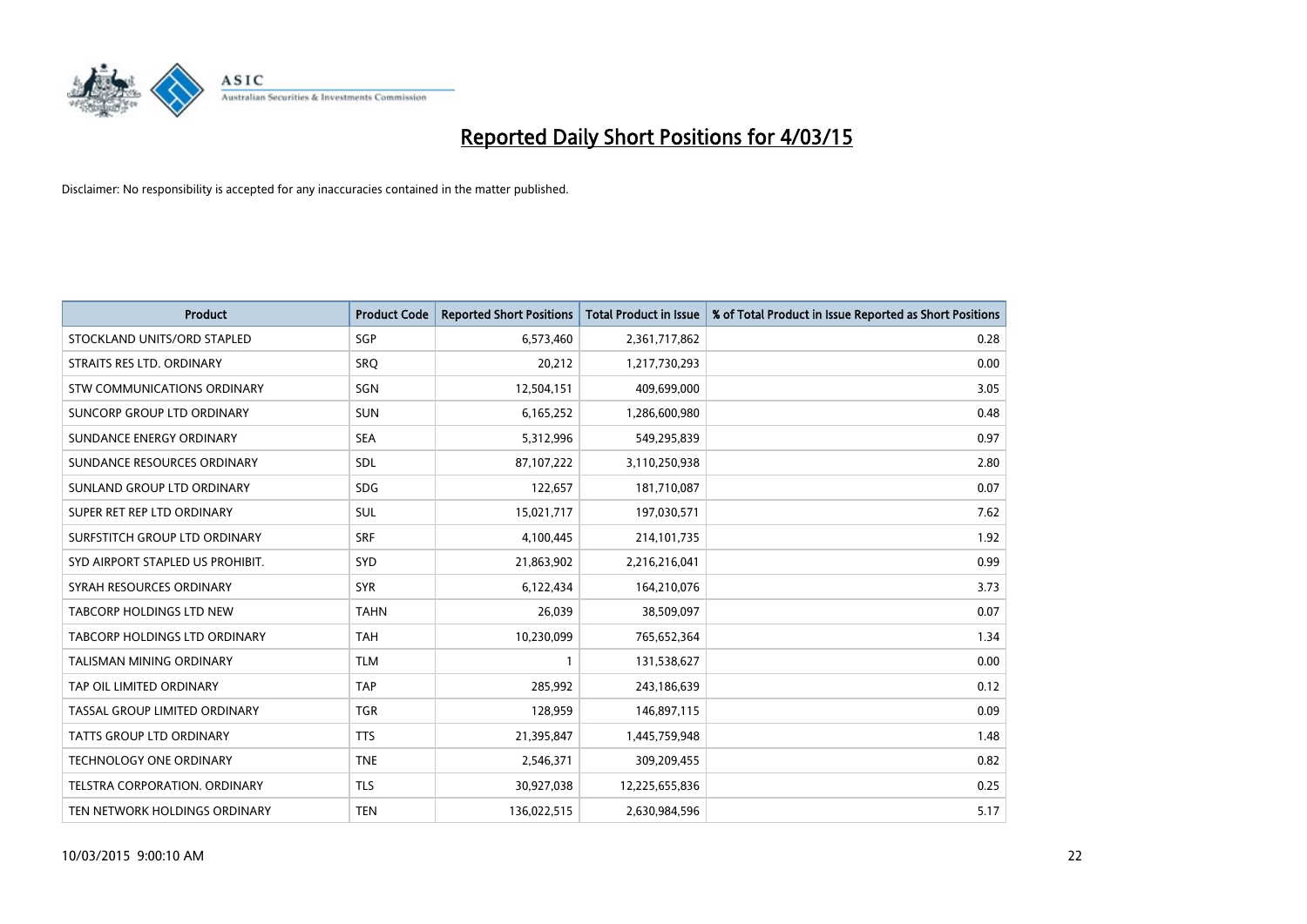

| <b>Product</b>                       | <b>Product Code</b> | <b>Reported Short Positions</b> | <b>Total Product in Issue</b> | % of Total Product in Issue Reported as Short Positions |
|--------------------------------------|---------------------|---------------------------------|-------------------------------|---------------------------------------------------------|
| TERANGA GOLD CORP CDI 1:1            | <b>TGZ</b>          | 1,374                           | 71,141,662                    | 0.00                                                    |
| TFS CORPORATION LTD ORDINARY         | <b>TFC</b>          | 15,132,169                      | 326,983,445                   | 4.63                                                    |
| THE REJECT SHOP ORDINARY             | <b>TRS</b>          | 1,586,915                       | 28,844,648                    | 5.50                                                    |
| THINK CHILDCARE EDU ORDINARY         | <b>TNK</b>          | 500,000                         | 39,600,000                    | 1.26                                                    |
| THORN GROUP LIMITED ORDINARY         | <b>TGA</b>          | 26,970                          | 151,337,839                   | 0.02                                                    |
| <b>TIGER RESOURCES ORDINARY</b>      | <b>TGS</b>          | 7,154,474                       | 1,143,541,406                 | 0.63                                                    |
| TOLL HOLDINGS LTD ORDINARY           | <b>TOL</b>          | 2,850,471                       | 717,437,878                   | 0.40                                                    |
| TORO ENERGY LIMITED ORDINARY         | <b>TOE</b>          | $\mathbf{1}$                    | 1,903,769,581                 | 0.00                                                    |
| <b>TOWER LIMITED ORDINARY</b>        | <b>TWR</b>          | 793                             | 178,145,130                   | 0.00                                                    |
| TOX FREE SOLUTIONS ORDINARY          | <b>TOX</b>          | 422,978                         | 133,752,359                   | 0.32                                                    |
| TPG TELECOM LIMITED ORDINARY         | <b>TPM</b>          | 15,308,475                      | 793,808,141                   | 1.93                                                    |
| <b>TRADE ME GROUP ORDINARY</b>       | <b>TME</b>          | 4,105,047                       | 396,830,595                   | 1.03                                                    |
| TRANSFIELD SERVICES ORDINARY         | <b>TSE</b>          | 5,376,549                       | 512,457,716                   | 1.05                                                    |
| TRANSPACIFIC INDUST, ORDINARY        | TPI                 | 84,774,444                      | 1,579,699,505                 | 5.37                                                    |
| TRANSURBAN GROUP TRIPLE STAPLED SEC. | <b>TCL</b>          | 9,250,579                       | 1,914,461,916                 | 0.48                                                    |
| TREASURY GROUP ORDINARY              | <b>TRG</b>          | 126,662                         | 27,604,144                    | 0.46                                                    |
| TREASURY WINE ESTATE ORDINARY        | <b>TWE</b>          | 12,090,775                      | 651,261,403                   | 1.86                                                    |
| TROY RESOURCES LTD ORDINARY          | <b>TRY</b>          | 4,151,493                       | 195,265,161                   | 2.13                                                    |
| UGL LIMITED ORDINARY                 | UGL                 | 19,148,288                      | 166,511,240                   | 11.50                                                   |
| UNILIFE CORPORATION CDI 6:1          | <b>UNS</b>          | 119,915                         | 267,390,162                   | 0.04                                                    |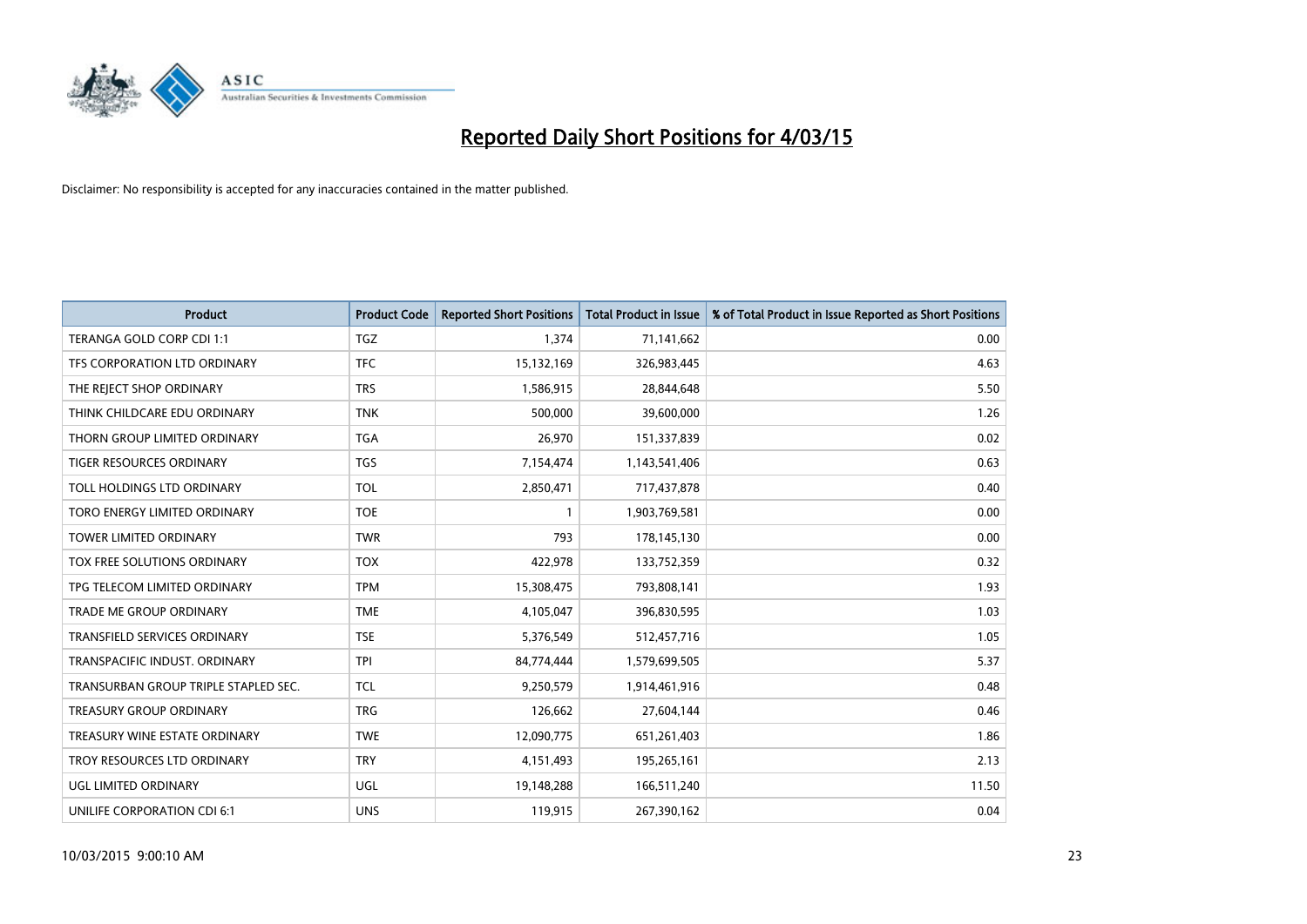

| <b>Product</b>                       | <b>Product Code</b> | <b>Reported Short Positions</b> | <b>Total Product in Issue</b> | % of Total Product in Issue Reported as Short Positions |
|--------------------------------------|---------------------|---------------------------------|-------------------------------|---------------------------------------------------------|
| UNITY MINING LTD ORDINARY            | <b>UML</b>          | 320,000                         | 1,140,312,866                 | 0.03                                                    |
| UXC LIMITED ORDINARY                 | <b>UXC</b>          | 1,131,494                       | 331,590,518                   | 0.34                                                    |
| <b>VEDA GROUP LTD ORDINARY</b>       | <b>VED</b>          | 10,604,107                      | 842,055,406                   | 1.26                                                    |
| <b>VILLAGE ROADSHOW LTD ORDINARY</b> | <b>VRL</b>          | 1,914,943                       | 159,515,151                   | 1.20                                                    |
| <b>VIRGIN AUS HLDG LTD ORDINARY</b>  | <b>VAH</b>          | 31,796,049                      | 3,524,912,131                 | 0.90                                                    |
| <b>VIRTUS HEALTH LTD ORDINARY</b>    | <b>VRT</b>          | 4,794,780                       | 79,885,938                    | 6.00                                                    |
| <b>VISION EYE INSTITUTE ORDINARY</b> | <b>VEI</b>          | 1,592,888                       | 178,873,554                   | 0.89                                                    |
| <b>VOCATION LTD ORDINARY</b>         | <b>VET</b>          | 5,700,543                       | 230,000,000                   | 2.48                                                    |
| <b>VOCUS COMMS LTD ORDINARY</b>      | VOC                 | 5,421,982                       | 105,441,949                   | 5.14                                                    |
| WAM CAPITAL LIMITED ORDINARY         | <b>WAM</b>          | 49                              | 345,405,201                   | 0.00                                                    |
| WARRNAMBOOL CHEESE ORDINARY          | <b>WCB</b>          | 19                              | 56,098,797                    | 0.00                                                    |
| <b>WATPAC LIMITED ORDINARY</b>       | <b>WTP</b>          | 4,251,831                       | 189,258,397                   | 2.25                                                    |
| <b>WDS LIMITED ORDINARY</b>          | <b>WDS</b>          | 77,552                          | 144,740,614                   | 0.05                                                    |
| WEBIET LIMITED ORDINARY              | <b>WEB</b>          | 1,298,468                       | 80,397,959                    | 1.62                                                    |
| <b>WESFARMERS LIMITED ORDINARY</b>   | <b>WES</b>          | 7,903,139                       | 1,123,752,517                 | 0.70                                                    |
| <b>WESTERN AREAS LTD ORDINARY</b>    | <b>WSA</b>          | 2,876,934                       | 232,580,131                   | 1.24                                                    |
| WESTERN DESERT RES. ORDINARY         | <b>WDR</b>          | 2,490,070                       | 620,049,919                   | 0.40                                                    |
| WESTERN DESERT RES. RIGHTS 31-MAR-14 | <b>WDRR</b>         | 17,835                          | 120,009,662                   | 0.01                                                    |
| <b>WESTFIELD CORP STAPLED</b>        | <b>WFD</b>          | 5,632,816                       | 2,078,089,686                 | 0.27                                                    |
| WESTFIELD GROUP ORD/UNIT STAPLED SEC | <b>WDC</b>          | 1,206,588                       | 2,078,089,686                 | 0.06                                                    |